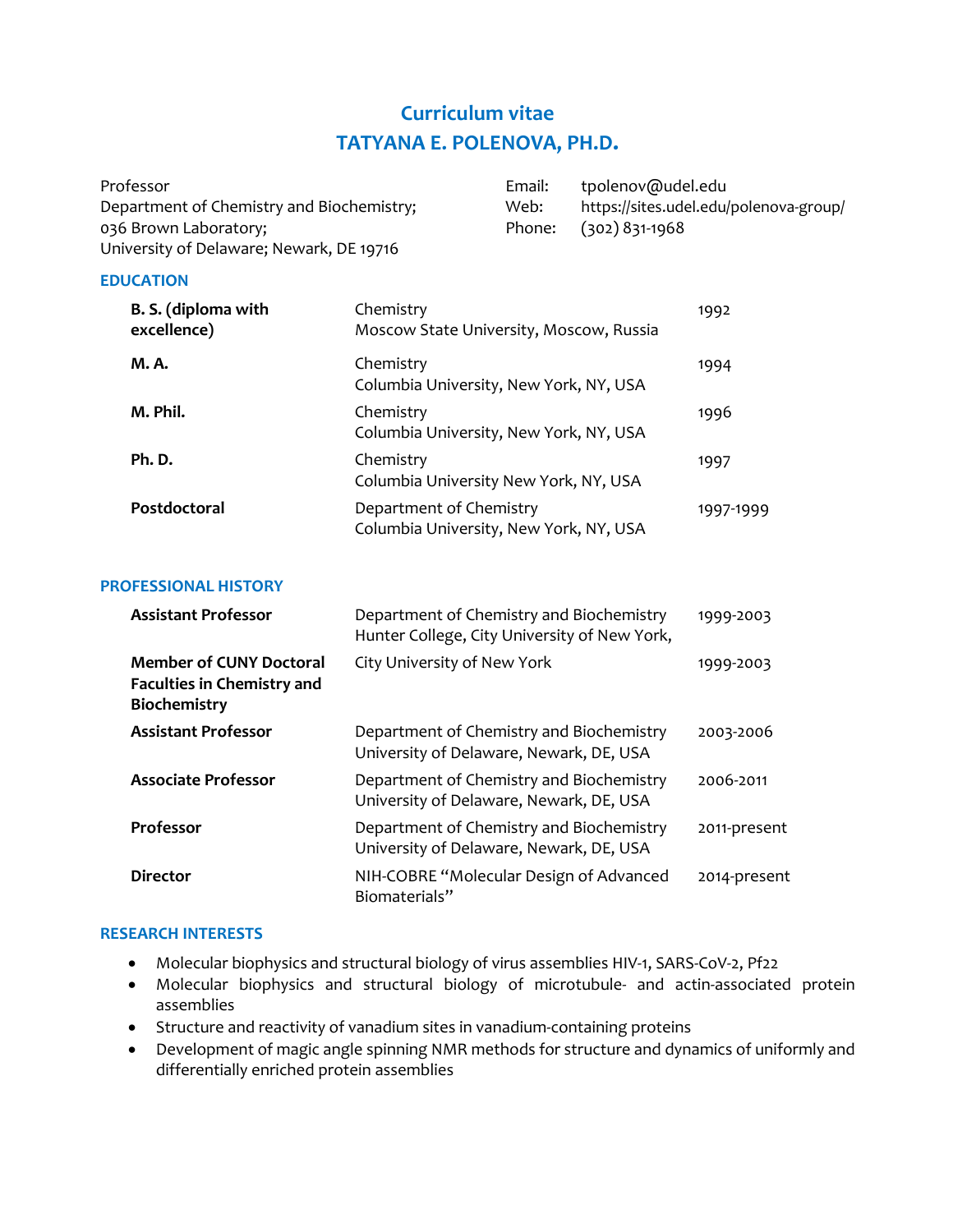- Development of combined magic angle spinning NMR and computational DFT methods for direct detection of diamagnetic quadrupolar vanadium sites in proteins, and for detailed analysis of their geometric and electronic structure, and chemical reactivity
- Development of combined <sup>19</sup>F magic angle spinning NMR, <sup>19</sup>F dynamic nuclear polarization magic angle spinning NMR, and computational DFT methods for analysis of geometric and electronic structure fluorine sites in proteins and protein assemblies

### **HONORS AND ELECTED POSITIONS**

Vice President of the International Society for Magnetic Resonance (ISMAR), 2022 Elected Fellow of the International Society for Magnetic Resonance (ISMAR), 2018 The 2020 Scientists' Choice Awards - Drug Discovery & Development Video of the Year, SLAS2020 Georgina Sweet Travel Award for a Female Keynote Speaker in Quantitative Biomedical Science, Australian Research Council, 2019 Sigma Xi Distinguished Lecturer, July 1, 2018 – June 30, 2020 Haitan Scholar (travel scholarship), Dalian University of Technology, Dalian, China, 2017-2020 EUROMAR, Board of Trustees, 2016 - Stanford Distinguished Women in Science Speaker Series, Stanford University, April 2015 Visiting Professor, ENS and CNRS Lyon, Lyon, France, November – December 2014 2014 Regitze R. Vold Memorial Prize Lecture, University of California San Diego, 2014 The 55<sup>th</sup> Experimental Nuclear Magnetic Resonance (ENC) Conference, Chair, 2014 The 8<sup>th</sup> Alpine Conference on Solid-State NMR, Co-Organizer, 2013 Rocky Mountain Conference on Analytical Chemistry, Scientific Committee, 2012- Erasmus Mundus Scholar, Visiting Professor at the University of Lille, Lille, France, 2012 Keynote Speaker, Ph.D. Student Retreat, Max-Delbruck-Center for Molecular Medicine (MDC) and the Leibniz-Institute for Molecular Pharmacology (FMP), Berlin, Germany, 2012 John van Geuns Lecturer, University of Amsterdam, Amsterdam, The Netherlands, 2010 Eastern Analytical Symposium, Governing Board, 2012- Eastern Analytical Symposium, Board, 2009-2012 Experimental Nuclear Magnetic Resonance (ENC) Conference, Executive Committee, 2009- Nominated for an Excellence in Undergraduate Academic Advising Award, 2009 Nominated for an Excellence in Teaching Award, 2005 and 2008 Young Investigator Presentation Award, the 5<sup>th</sup> International Symposium on Chemistry and Biological Chemistry of Vanadium, 2006 Varian Lecturer, University of Ottawa, 2005 NSF-CAREER award, 2003 Miller Award for Outstanding Teaching, Columbia University, 1994 Diploma with excellence of Moscow State University, 1992

### **SERVICE TO THE GREATER SCIENTIFIC COMMUNITY**

### **Editorial boards, national and international advisory committees**

| January 2021- current     | Journal of Magnetic Resonance, Editor-in-Chief         |
|---------------------------|--------------------------------------------------------|
| March 2019 - current      | Journal of Structural Biology, Associate Developmental |
|                           | Editor                                                 |
| June 2018- current        | Journal of Biomolecular NMR, Associate Editor          |
| August 2020 - March 2022  | Chemical Reviews, Guest Co-Editor of Special Thematic  |
|                           | Issue "Biomolecular NMR Spectroscopy"                  |
| January 2019 - March 2022 | UK High-Field Solid-State NMR Facility, International  |
|                           | Advisory Board                                         |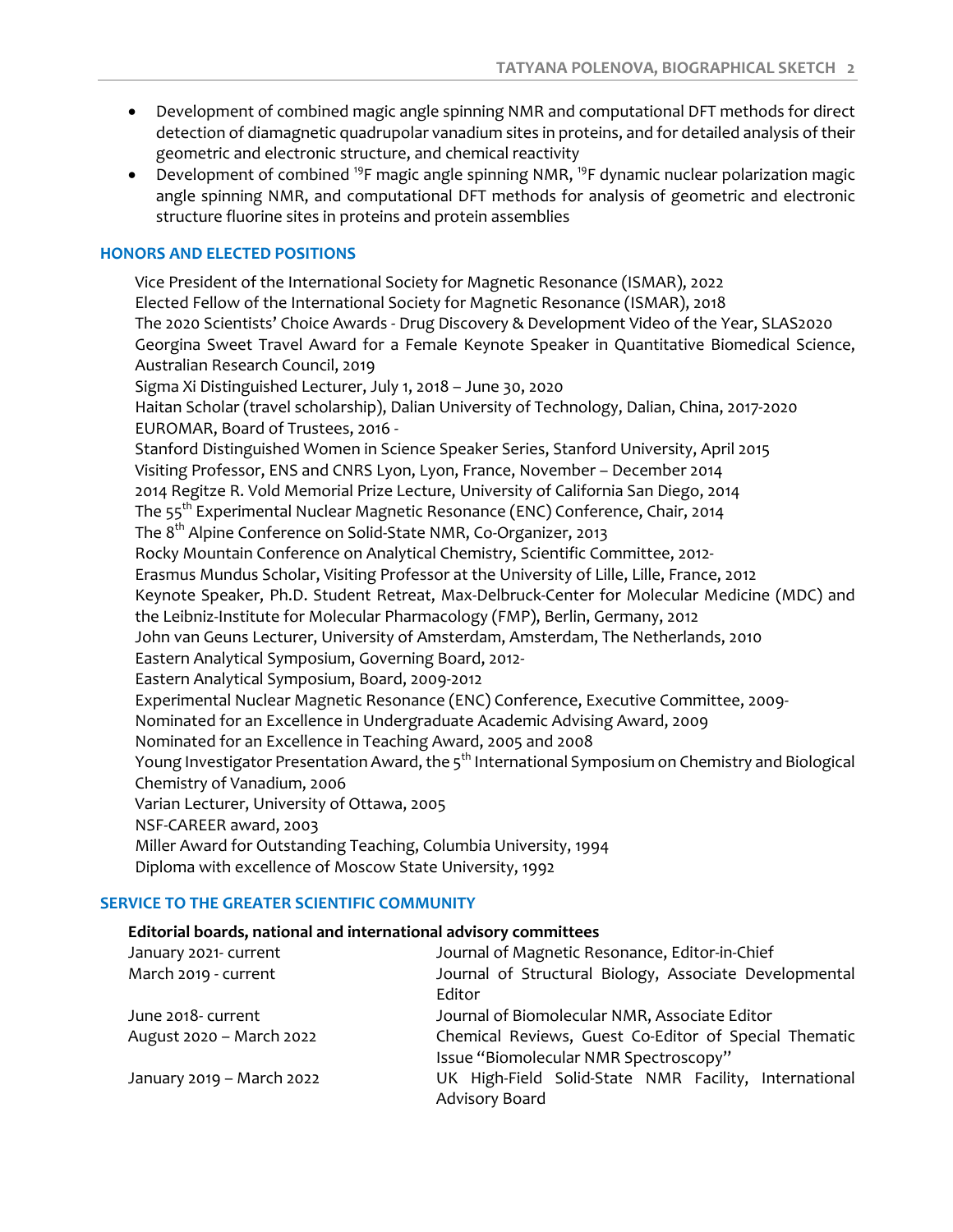September 2012- current PeerJ, Editorial Board

**Study section and panel service**

February 2022 and the MSF panel, member

July 2010 NSF panel, member April 2007 NSF panel, member

June 2018 - current **New York Structural Biology Center, NIH-P41/RM1 grants,** External Advisory Committee May 2018 - current National Ultrahigh Magnetic Field Laboratory, NIH-P41 grant, External Advisory Committee July 2018 - January 2022 Scientific Reports, Editorial Board January 2017-January 2021 Solid State Nuclear Magnetic Resonance, Trends Editor January 2017- current Journal of Magnetic Resonance, Editorial Board January 2017- current Journal of Structural Biology, Editorial Board July 2016- June 2021 EUROMAR, Board of Trustees September 2015 - NMRFAM, External Advisory Committee August 2015-December 2016 Solid-State Nuclear Magnetic Resonance, Editorial Board April 2015- current National Ultrahigh Field Magnetic Resonance Strategic Initiative, Co-Founder and Scientific Committee Member January 2015 wwPDB Task Force for Validation of Biomolecular Structures Determined by NMR September 2014- current Journal of Biomolecular NMR, Editorial Advisory Board September 2014 - 2016 External Advisory Board, pNMR European IST Partnership September 2012- January 2017 Franklin Institute Committee of the Science and Arts February 2008- current Encyclopedia of Magnetic Resonance (eMagRes), Editorial Board 2010- 2015 ACS Committee on Publications (JBCCP), Member September 2007-2014 Biochemical Journal, Editorial Advisory Panel 2009-2010 ACS Committee on Publications (JBCCP), Associate

June 2020, September 2020 NIH BPNS Study Section, Co-Chair September 2016 - May 2022 NIH BPNS Study Section, permanent member September 2016 NSF Division of Chemistry workshop on midscale instrumentation, panel member March 2016 **NSF MCB** panel, member December 2015- National Ultrahigh Field Magnetic Resonance Strategic Initiative, Co-Founder and Scientific Committee member November 2014 Academic Program Review, external reviewer, Department of Chemistry and Biochemistry, Miami University, Oxford, OH September 2014 **by Company September 2014 pNMR** Project, mid-term review, external expert, University of Cambridge, Cambridge, United Kingdom October 2009- National High Magnetic Field Laboratory (NHMFL) User Committee October 2013, February 2014 NIH BPNS Study Section, ad hoc member May 2012 NIH ZRG1 BCMB-B Special Emphasis Panel, member October 2007-June 2011 NIH BBM Study section, permanent member March 2013, October 2011, October 2010 NSF panel on Chemistry of Life Processes, member October 2010-October 2012 National High Magnetic Field Laboratory (NHMFL) User Committee Vice Chair May 2006, October 2006, May 2007 NIH BBM Study Section, ad hoc member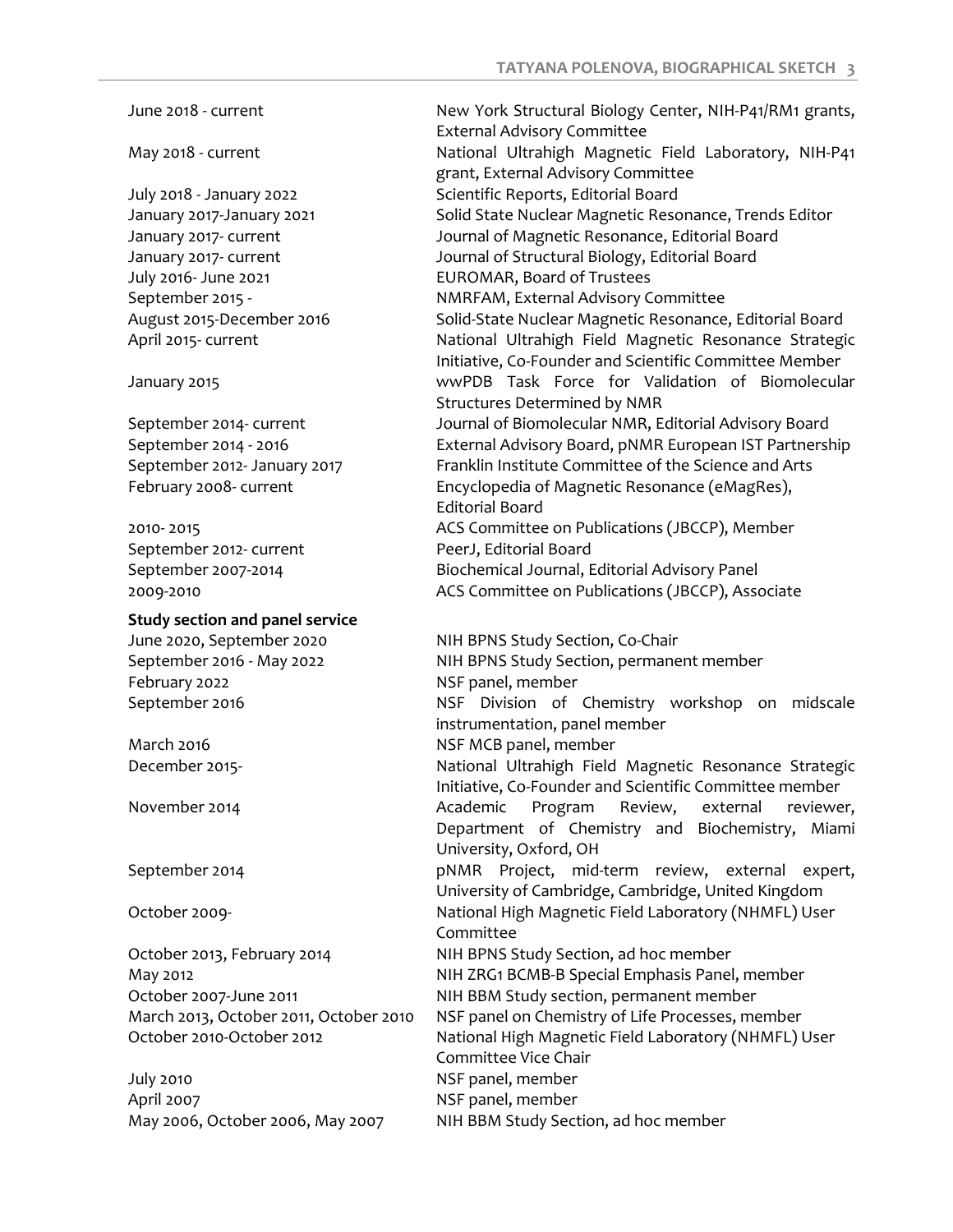| February 2006                       | NIH MSFA Study Section, ad hoc member                        |
|-------------------------------------|--------------------------------------------------------------|
| November 2005                       | NIH BRP Special Emphasis Panel, member                       |
| November 2005                       | NSF Physical Chemistry Division panel, member                |
| July 2004, November 2004, June 2005 | NIH Fellowship Study Section, ad hoc member                  |
| April 2004                          | US Civilian Research and Development Foundation,<br>reviewer |
| January 2003, December 2004,        | Netherlands Organization for Scientific Research (NWO),      |
| February 2011, December 2013        | reviewer                                                     |
| February, June 2004                 | NIH-MBRS Study Section, ad hoc member                        |
| January, October 2002               | NIH-MBRS Study Section, ad hoc member                        |
| July 2000                           | NSF Review Panel on Course, Curriculum, Laboratory           |
|                                     | Improvement Program, member                                  |

### **Journal, grant proposal and book review**

Reviewer for the National Science Foundation (2003- current) Reviewer for the Israel-US Binational Science Foundation (2013- current) Reviewer for American Chemical Society Petroleum Fund (2003- current) Reviewer for Alzheimer's Foundation (2007- current) Reviewer for Research Corporation (2004- current) Reviewer for the European Research Council Executive Agency (2015- current) Reviewer for the Natural Sciences and Engineering Research Council of Canada (2010- current) Reviewer for the Italian Research and University Evaluation Agency (ANVUR) (2012- current) Reviewer for the Swiss Science Foundation (2012- current) Reviewer for the US Civilian Research and Development Foundation (2004, 2007) Reviewer for Netherlands Organization for Scientific Research (NWO) (2003, 2004, 2011, 2013 current) Reviewer for Wiley-VCH science textbook publisher (2004) Reviewer for Garland Science/Bios scientific publishers (2004) Reviewer for CRC/Taylor and Francis Group publishers (2006) Reviewer for American Chemical Society Publications Division (2005- current) Peer Reviewer for *Nature, Nature Communications, Nature Methods, Nature Structural Molecular Biology, Proceedings of the National Academy of Sciences USA, Accounts of Chemical Research, Analytical Chemistry, Angewandte Chemie, Journal of the American Chemical Society, Biochemistry, Applied Spectroscopy, Biophysical Journal, Canadian Journal of Chemistry, Chemistry- A European Journal, Chemistry of Materials, ChemPhysChem, Coordination Chemistry Reviews, Dalton Transactions, European Journal of the American Chemical Society, Journal of Inorganic Chemistry, Inorganic Chemistry, Journal of Biomolecular NMR, Journal of Chemical Physics, Journal of Inorganic Biochemistry, Journal of Molecular Biology, Journal of Physical Chemistry, Journal of Magnetic Resonance, Langmuir, Macromolecules, Magnetic Resonance in Chemistry, Molecular Pharmaceutics, PeerJ, PLoS One, PLoS Pathogens, Scientific Reports, Solid-State NMR Spectroscopy, Structure*

# **Meeting organization**

ISMAR 2023 (International Society of Magnetic Resonance), Program Committee Chair, Brisbane, Australia, scheduled for August 2023

TSRC Workshop on Emerging Methodologies for Paramagnetic NMR and Dynamic Nuclear Polarization in Biological and Inorganic Materials, Co-Organizer, Telluride, CO, scheduled for August 2023

The 57<sup>th</sup> Rocky Mountain Conference on Analytical Chemistry, Solid-State NMR Symposium, Scientific Committee Member and Session Chair, scheduled for July 2022

The 57<sup>th</sup> Rocky Mountain Conference on Analytical Chemistry, Solid-State NMR Symposium, Co-Chair, scheduled for July 2020 (canceled because of COVID-19)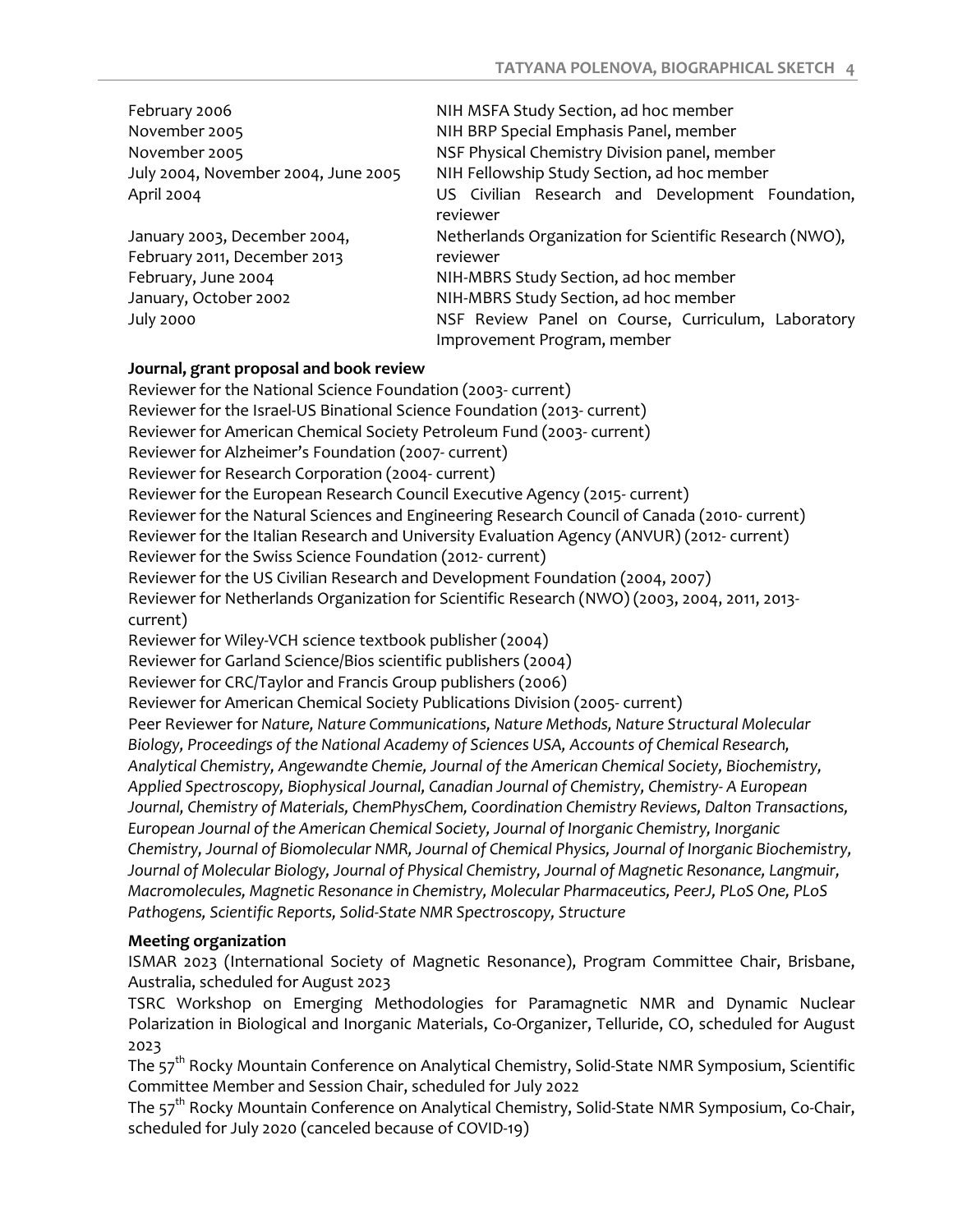ACS E. B. Wilson Award Symposium honoring Professor Angela M. Gronenborn, Chair and organizer, scheduled for March 30, 2020, University of Delaware, Newark, DE (postponed because of COVID-19) The 6<sup>th</sup> US-Canada Winter School on Biomolecular Solid-State NMR, Co-Organizer, Stowe, VT, January 6, 2020

The 11<sup>th</sup> Alpine Conference on Magnetic Resonance, Chair, Scientific Committee, Chamonix-Mont Blanc, France, September 2019

The 2019 joint ISMAR/EUROMAR conference, Scientific Committee, Berlin, Germany, August 2019 TSRC Workshop on Emerging Methodologies for Paramagnetic NMR and Dynamic Nuclear Polarization in Biological and Inorganic Materials, Co-Organizer, Telluride, CO, August 2019

The 56<sup>th</sup> Rocky Mountain Conference on Analytical Chemistry, Solid-State NMR Symposium, Scientific Committee Member and Session Chair, July 2018

EUROMAR 2018, Scientific Committee Member and Session Chair, Nantes, France, July 2018

EMBO Workshop "Challenges for Magnetic Resonance in Life Sciences", Co-Organizer, Principina Terra (Grosseto), Italy, May 2018

The 5<sup>th</sup> US-Canada Winter School on Biomolecular Solid-State NMR, Co-Organizer, Stowe, VT, January 7-12, 2018

TSRC Workshop on Emerging Methodologies for Paramagnetic NMR and Dynamic Nuclear Polarization in Biological and Inorganic Materials, Co-Organizer, Telluride, CO, August 2017 EUROMAR 2017, Session Chair, Warsaw, Poland, July 2017

Satellite Workshop on "Current Status and Perspective of Super-High Field NMRs Operated beyond GHz", to 2016 ICMRBS, Co-Organizer, Kyoto, Japan, August 21, 2016

The 56<sup>th</sup> Rocky Mountain Conference on Analytical Chemistry, Solid-State NMR Symposium, Scientific Committee Member and Session Chair, July 2016

EUROMAR 2016, Session Chair, Aarhus, Denmark, July 2016

Workshop "Magnetic Resonance for Cellular and Structural Biology", Co-Organizer, Principina Terra (Grosseto), Italy, June 2016

Workshop "Ultrahigh Field NMR and MRI: Science at a Crossroads", Co-Chair and PI, National Institutes of Health, Bethesda, MD, November 12-13, 2015

The 55<sup>th</sup> Experimental Nuclear Magnetic Resonance (ENC) Conference, Chair, March 2014

The 55<sup>th</sup> Rocky Mountain Conference on Analytical Chemistry, Solid-State NMR Symposium, Scientific Committee Member and Session Chair, July 2014

The 51<sup>st</sup> Eastern Analytical Symposium, Chairperson, NMR Session and New Faculty in NMR Spectroscopy Awards Session, Somerset, NJ, November 2013

The 8<sup>th</sup> Alpine Conference on Solid-State NMR, Co-Organizer, Chamonix, France, September, 2013

The 51<sup>st</sup> Eastern Analytical Symposium, Chairperson, NMR Session, Somerset, NJ, November 2012

14<sup>th</sup> Central and Eastern European NMR Symposium and Bruker Users Meeting, Session Chair, Golden Sands, Bulgaria, September 2012

The 53<sup>rd</sup> Experimental Nuclear Magnetic Resonance Conference (ENC), Executive Committee Member and Session Chair, Miami, FL, April 2012

The 50<sup>th</sup> Eastern Analytical Symposium, Chairperson, NMR Session, Somerset, NJ, November 2011 The 7<sup>th</sup> Alpine Conference on Solid-State Nuclear Magnetic Resonance, Session Chair, Chamonix-Mont Blanc, France, September 2011

4<sup>th</sup> Annual COBRE Symposium, University of Delaware, Newark, DE, May 2011

The 52<sup>nd</sup> Experimental Nuclear Magnetic Resonance Conference (ENC), Executive Committee Member and Session Chair, Asilomar, Pacific Grove, CA, April 2011

The 49<sup>th</sup> Eastern Analytical Symposium, Chairperson, NMR Session, Somerset, NJ, November 2010 The 51<sup>st</sup> Experimental Nuclear Magnetic Resonance Conference (ENC), Executive Committee Member and session Chair, Daytona Beach, FL, March 2010

The 48<sup>th</sup> Eastern Analytical Symposium, Chairperson, NMR Session, Somerset, NJ, November 2009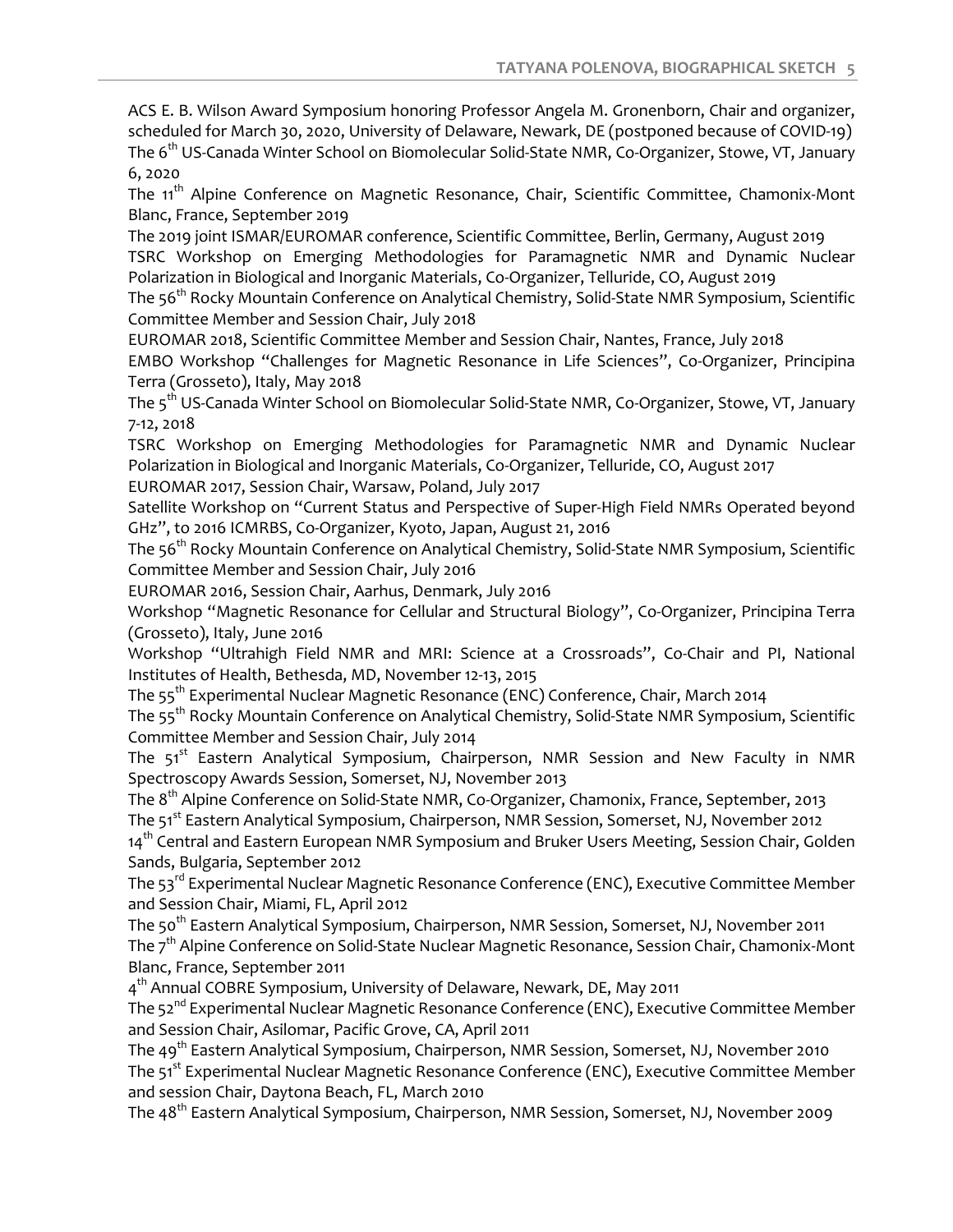The 50<sup>th</sup> Experimental Nuclear Magnetic Resonance Conference (ENC), Executive Committee Member and session Chair, Asilomar, CA, April 2009

The 238<sup>th</sup> National ACS Meeting, Chairperson, Coordination Chemistry: Characterization and Applications session, Washington, DC, August 2009

The 47th Eastern Analytical Symposium, Chairperson, NMR Session, Somerset, NJ, November 2008 2<sup>nd</sup> Annual COBRE Symposium, University of Delaware, Newark, DE, October 2008

The 46<sup>th</sup> Eastern Analytical Symposium, Chairperson, NMR Session, Somerset, NJ, November 2007 International Symposium "NMR of Metals in Biological Systems and Materials", Organizer, Newark, DE, June 8-10, 2007

The 223<sup>rd</sup> National ACS Meeting, Chairperson, Coordination Chemistry: Characterization and Applications session, Chicago, IL, March 2007

The 45<sup>th</sup> Eastern Analytical Symposium, Chairperson, NMR Session, Somerset, NJ, November 2006 The 44<sup>rd</sup> Eastern Analytical Symposium, Chairperson, EAS Award Session for Achievements in Magnetic Resonance, Honoring Ann McDermott, Somerset, NJ, November 2005

NIH-RCMI symposium "Connecting to the Nanoworld", Co-Organizer, Hunter College, New York, 2001 Symposium "NMR and Structural Biology: Preparing for the New Millenium", Co-Organizer, City University of New York- New York Structural Biology Center, 2000

### **PUBLILSHED SCHOLARLY WORK**

### **I. EDITED BOOKS**

1. Ann E. McDermott and Tatyana Polenova (Editors) (**2010**) Solid-State NMR Studies of Biopolymers. John Wiley & Sons Ltd, The Atrium, Southern Gate, Chichester, West Sussex, PO19 8SQ, United Kingdom. ISBN: 978-0-470-72122-3

### **II. INVITED BOOK CHAPTERS**

- 2. Caitlin M. Quinn, Mingzhang Wang, Tatyana Polenova **(2018)** NMR of Macromolecular Assemblies and Machines at 1 GHz and Beyond: New Transformative Opportunities for Molecular Structural Biology, Protein NMR: Methods and Protocols, *Methods in Molecular Biology*, Vol. 1688, Chapter 1, pp 1 – 35, **DOI:** 10.1007/978-1-4939-7386-6\_1.
- 3. Melissa R. Palmer, Riju A. Gupta, Marci E. Richard, Christopher L. Suiter, Tatyana Polenova, Jeffrey C. Hoch and David Rovnyak **(2015)** Chapter 6: Application of Non-Uniform Sampling for Sensitivity Enhancement of Small-molecule Heteronuclear Correlation NMR Spectra, in *Modern NMR Approaches to the Structure Elucidation of Natural Products: Volume 1: Instrumentation and Software*, **1**, pp. 93-118 **DOI:** 10.1039/9781849735186-00093
- 4. Tatyana Polenova, Andrew S. Lipton, Paul D. Ellis (**2012**) Quadrupolar Metal Nuclides in Biological Materials. In "NMR of Quadrupolar Nuclei in Solid Materials", Eds. Sharon Ashbrook, Stephen Wimperis, Roderick Wasylishen, John Wiley & Sons Ltd, The Atrium, Southern Gate, Chichester, West Sussex, PO19 8SQ, United Kingdom.
- 5. Shangjin Sun, Sivakumar Paramasivam, Si Yan, Yun Han, Christine Lightcap, John C. Williams, In-Ja L. Byeon, Jinwoo Ahn, Angela M. Gronenborn, Tatyana Polenova (**2012**) Solid-State NMR of Protein Complexes. In "Protein NMR Techniques", "Methods in Molecular Biology" book series, Eds. Alexander Shekhtman and David Burz, Humana Press; 831, pp. 303-331.
- 6. Andrew S. Lipton, Tatyana Polenova, Paul D. Ellis (**2010**) Quadrupolar Metal Nuclides in Bioinorganic Chemistry: Solid-State NMR Studies. In "Solid-State NMR Studies of Biopolymers", Eds. Ann E. McDermott and Tatyana Polenova, John Wiley & Sons Ltd, The Atrium, Southern Gate, Chichester, West Sussex, PO19 8SQ, United Kingdom. ISBN: 978-0-470-72122-3
- 7. Tatyana Polenova, Neela Pooransingh-Margolis, Rokus Renirie, Ron Wever, Dieter Rehder (**2007**) "51V Solid-State NMR Spectroscopy of Vanadium Haloperoxidases and Bioinorganic Haloperoxidase Mimics", in "Vanadium, The Versatile Metal", Eds. K. Kustin, D. C. Crans, J. Costa Pessoa, ACS Publications, pp. 178-203.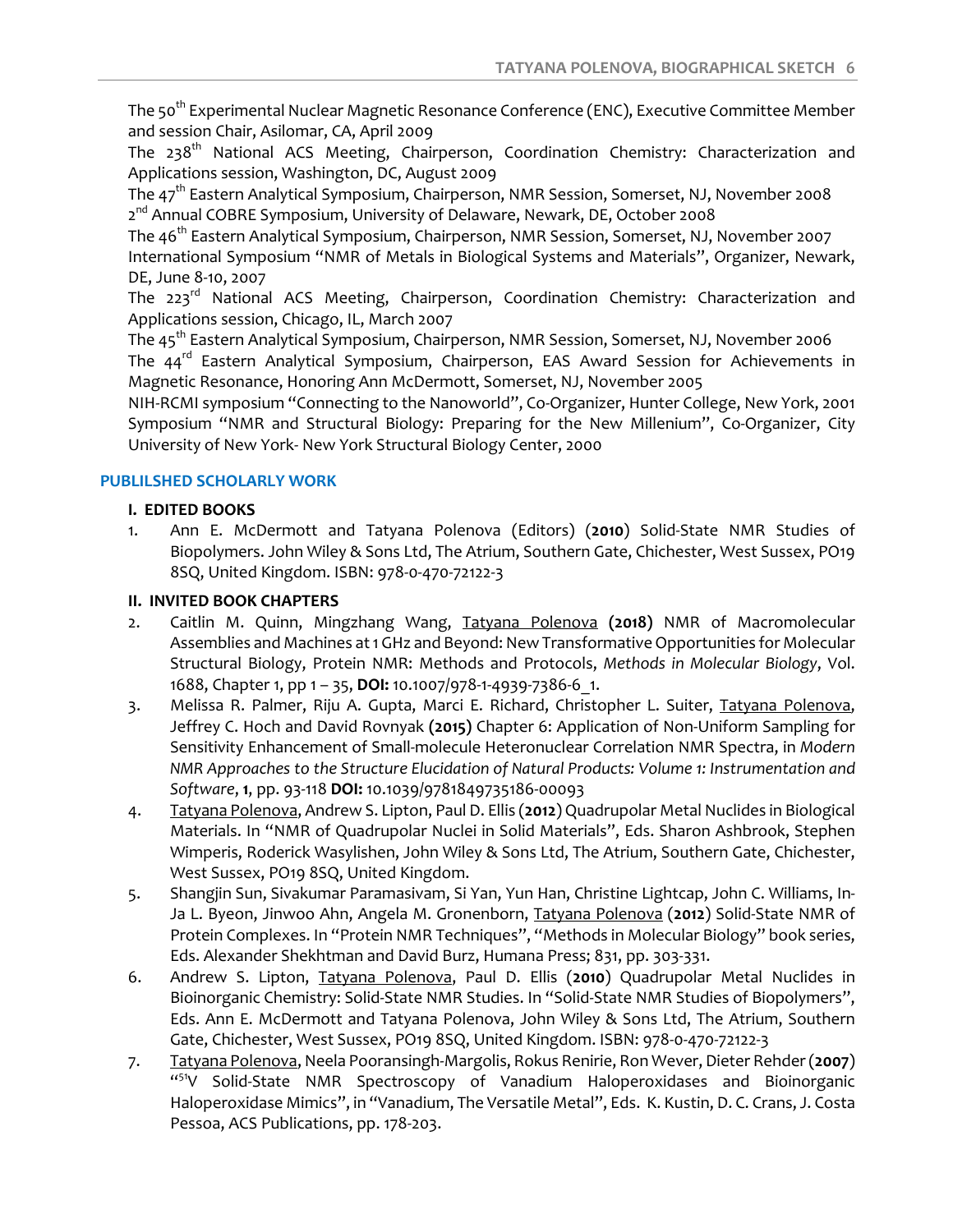8. Tatyana Polenova (**2005**) Resonance Assignments and Secondary Structure Determination in Uniformly and Differentially Enriched Proteins and Protein Reassemblies by Magic Angle Spinning NMR Spectroscopy. In "NMR Spectroscopy of Biological Solids", Eds. A. Ramamoorthy, Marcel Dekker Inc. New York, pp. 57-84.

# **III. INVITED REVIEWS, EDITORIALS, PERSPECTIVES AND FEATURE ARTICLES**

- 9. Lucio Frydman and Tatyana Polenova (**2021**) JMR A Joint Farewell/Incoming Editorial. *Journal of Magnetic Resonance*, **DOI:** https://doi.org/10.1016/j.jmr.2021.106960
- 10. Juan R. Perilla, Jodi Hadden-Perilla, Angela M. Gronenborn, and Tatyana Polenova (**2021**) Integrative Structural Biology of HIV-1 Capsid Protein Assemblies: Combining Experiment and Computation. *Current Opinion in Virology*, 48:57-64. DOI: 10.1016/j.coviro.2021.03.005.
- 11. Gal Porat-Dahlerbruch, Amir Goldbourt, Tatyana Polenova (**2021**) Virus Structures and Dynamics by Magic-Angle-Spinning NMR. *Annual Review in Virology*. 8(1):219-237. **DOI:** 10.1146/annurevvirology-011921-064653.
- 12. Jodi Kraus, Sucharita Sarkar, Caitlin M. Quinn, Tatyana Polenova (**2021**) Solid-State NMR Spectroscopy of Microcrystalline Proteins. Annual Reports on NMR Spectroscopy. 102: 81-151. DOI: https://doi.org/10.1016/bs.arnmr.2020.10.002.
- 13. Tatyana Polenova, Amir Goldbourt, Guido Pintacuda (**2019**) Editorial for Special Issue "Structure and Dynamics of Biomolecular Assemblies by Solid-State NMR. Journal of Structural Biology. 207 (2): 103. **DOI:** 10.1016/j.jsb.2019.05.005.
- 14. Rupal Gupta, Tatyana Polenova (**2018, journal cover**) Magic Angle Spinning NMR Spectroscopy Guided Atomistic Characterization of Structure and Dynamics in HIV-1 Protein Assemblies, *Current Opinion in Colloid and Interface Science*; 33, pp. 19-34.
- 15. Clare P. Grey, Tatyana Polenova, Shimon Vega (**2018**) Foreword: Special Issue in Honor of Alexander J. (Lex) Vega, *Solid State Nuclear Magnetic Resonance*, 92:12-13. **DOI:** 10.1016/j.ssnmr.2018.03.004.
- 16. Kristaps Jaudzems, Tatyana Polenova, Guido Pintacuda, Hartmut Oschkinat, Anne Lesage (**2018**) DNP NMR of Biomolecular Assemblies. *Journal of Structural Biology*; S1047-8477(18)30271-5. **DOI:** 10.1016/j.jsb.2018.09.011
- 17. Caitlin M. Quinn, Tatyana Polenova **(2017)** Structural Biology of Supramolecular Assemblies by Magic Angle Spinning NMR Spectroscopy, *Quarterly Reviews of Biophysics*. 50:e1. **DOI:** 10.1017/S0033583516000159
- 18. Tatyana Polenova, Thomas F. Budinger (**2016**) **Editorial:** Ultrahigh Field NMR and MRI: Science at a Crossroads, Report on a jointly-funded NSF, NIH and DOE workshop, held on November 12- 13, 2015 in Bethesda, Maryland, USA. *Journal of Magnetic Resonance*. **DOI:** doi:10.1016/j.jmr.2016.01.008.
- 19. Tatyana Polenova, Rupal Gupta, Amir Goldbourt. (**2015, journal cover**) **Feature Article:** Magic Angle Spinning NMR Spectroscopy: A Versatile Technique for Structural and Dynamic Analysis of Solid-Phase Systems. *Analytical Chemistry.* 87(11):5458-69. **DOI**: 10.1021/ac504288u.
- 20. Caitlin Quinn, Christopher L. Suiter, Guangjin Hou, Huilan Zhang, Tatyana Polenova (**2015**) Magic Angle Spinning NMR of Viruses. *Progress in NMR Spectroscopy*; 86-87C: 21-40. **DOI:** 10.1016/j.pnmrs.2015.02.003.
- 21. Christopher L. Suiter, Caitlin M. Quinn, Manman Lu, Guangjin Hou, Huilan Zhang, Tatyana Polenova (**2015**) MAS NMR of HIV-1 protein assemblies. *Journal of Magnetic Resonance*, 253:10- 22. **DOI**: 10.1016/j.jmr.2014.12.009.
- 22. Guangjin Hou, Christopher L. Suiter, Si Yan, Huilan Zhang, Tatyana Polenova (**2015**) Biomolecular Solid-State NMR Spectroscopy: Recent Methodological Developments and Applications to Structural and Dynamics Characterization of Protein Assemblies. *Annual Reports on NMR*  Spectroscopy; 80, pp. 293-357.
- 23. Si Yan, Christopher L. Suiter, Guangjin Hou, Huilan Zhang, Tatyana Polenova (**2013**) Probing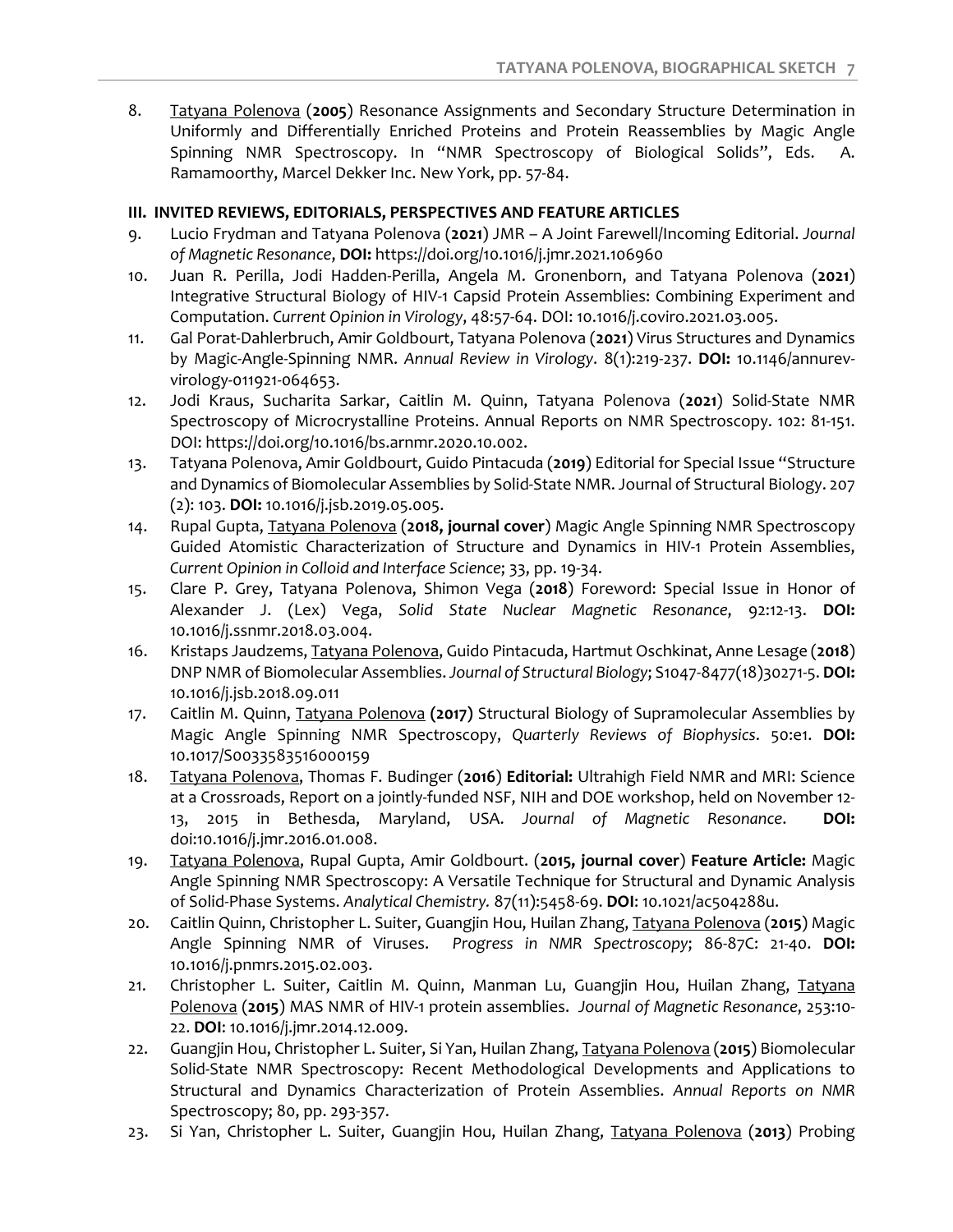Structure and Dynamics of Protein Assemblies by Magic Angle Spinning NMR Spectroscopy. *Accounts of Chemical Research*; 46 (9), pp. 2047-2058.

- 24. Tatyana Polenova (**2011**) Protein NMR Spectroscopy: Spinning into Focus. *Nature Chemistry*, News and Views Article; 3 (10), pp. 759-760.
- 25. Tatyana Polenova, Andrew S. Lipton, Paul D. Ellis (**2011**) Quadrupolar Metal Nuclides in Biological Materials. *Encyclopedia of Magnetic Resonance.*
- 26. Andrew S. Lipton, Paul D. Ellis, Tatyana Polenova (**2009**) Quadrupolar Metal Nuclides in Bioinorganic Chemistry: Solid-State NMR Studies. *Encyclopedia of Magnetic Resonance.*
- 27. Dieter Rehder, Tatyana Polenova, Michael Bühl (**2007**) Vanadium-51 NMR. In "Annual Reports in NMR Spectroscopy", 62, pp. 49-114.
- 28. Ann McDermott and Tatyana Polenova (**2007**) Solid-State NMR Studies of Enzymes. *Current Opinion in Structural Biology,* 17 (5), pp. 617-622.

### **IV. PUBLICATIONS IN PEER REVIEWED JOURNALS**

- 29. Roman Zadorozhnyi, Sucharita Sarkar, Caitlin M. Quinn, Kaneil K. Zadrozny, Barbie Ganser-Pornillos, Owen Pornillos, Angela M. Gronenborn, Tatyana Polenova (**2021**) Determination of Histidine Protonation States in Proteins by Fast Magic Angle Spinning NMR. Frontiers in Molecular Biosciences, 8: 767040., DOI: 10.3389/fmolb.2021.767040.
- 30. Caitlin M. Quinn, Roman Zadorozhnyi, Jochem Struppe, Angela M. Gronenborn, Tatyana Polenova (**2021**) Fast 19F Magic-Angle Spinning Nuclear Magnetic Resonance for the Structural Characterization of Active Pharmaceutical Ingredients in Blockbuster Drugs. *Analytical Chemistry*, 93(38): 13029-13037., DOI: 10.1021/acs.analchem.1c02917.
- 31. Changmiao Guo, Matthew P. Fritz, Jochem Struppe, Sebastian Wegner, John Stringer, Ivan V, Sergeyev, Caitlin M. Quinn, Angela M. Gronenborn, Tatyana Polenova (**2021**) Fast 19F Magic Angle Spinning NMR Crystallography for Structural Characterization of Fluorine-Containing Pharmaceutical Compounds. *Analytical Chemistry*, 93(23): 8210-8218., DOI: 10.1021/acs.analchem.1c00784
- 32. Ivan V. Sergeyev, Caitlin M. Quinn, Jochem Struppe, Angela Gronenborn, Tatyana Polenova (**2021**) Competing Transfer Pathways in Direct and Indirect Dynamic Nuclear Polarization MAS NMR Experiments on HIV-1 Capsid Assemblies: Implications for Sensitivity and Resolution. *Magnetic Resonance*, invited article for Special Issue honoring Prof. Robert Kaptein. DOI: https://doi.org/10.5194/mr-2021-13, 2021.
- 33. Lixin Liang, Yi Ji, Zhenchao Zhao, Caitlin M. Quinn, Xiuwen Han, Xinhe Bao, Tatyana Polenova, Guangjin Hou (**2021**) Accurate Heteronuclear Distance Measurements at All Magic-Angle Spinning Frequencies in Solid-State NMR Spectroscopy. *Chemical Science*, 12(34):11554-11564. DOI: 10.1039/d1sc03194e.
- 34. Manman Lu, Ryan W. Russell, Alexander J. Bryer, Caitlin M Quinn, Guangjin Hou, Huilan Zhang, Charles D. Schwieters, Juan R. Perilla, Angela M. Gronenborn, Tatyana Polenova (**2020**) Atomic-Resolution Structure of HIV-1 Capsid Tubes by Magic-Angle Spinning NMR. *Nature Structural & Molecular Biology*, 27(9):863-869. DOI: 10.1038/s41594-020-0489-2.
- 35. Chaoyi Xu, Douglas K. Fischer, Sanela Rankovic, Wen Li, Robert A. Dick, Brent Runge, Roman Zadorozhnyi, Jinwoo Ahn, Christopher Aiken, Tatyana Polenova, Alan N. Engelman, Zandrea Ambrose, Itay Rousso, Juan R. Perilla (**2020**) Permeability of the HIV-1 Capsid to Metabolites Modulates Viral DNA Synthesis. *PLoS Biol.*, 18(12): e3001015. DOI: 10.1371/journal.pbio.3001015.
- 36. Jodi Kraus, Rupal Gupta, Angela M Gronenborn, Tatyana Polenova (**2020**) Accurate Backbone 13C and <sup>15</sup>N Chemical Shift Tensors in Galectin-3 Determined by MAS NMR and QM/MM: Details of Structure and Environment Matter. *ChemPhysChem*, 21 (13): 1436-1443. DOI: 10.1002/cphc.202000249.
- 37. Alia Hassan, Caitlin M. Quinn, Jochem Struppe, Ivan V. Sergeyev, Chunting Zhang, Changmiao Guo, Brent Runge, Theint Theint, Hanh H, Dao, Christopher P. Jaroniec, Mélanie Berbon, Alons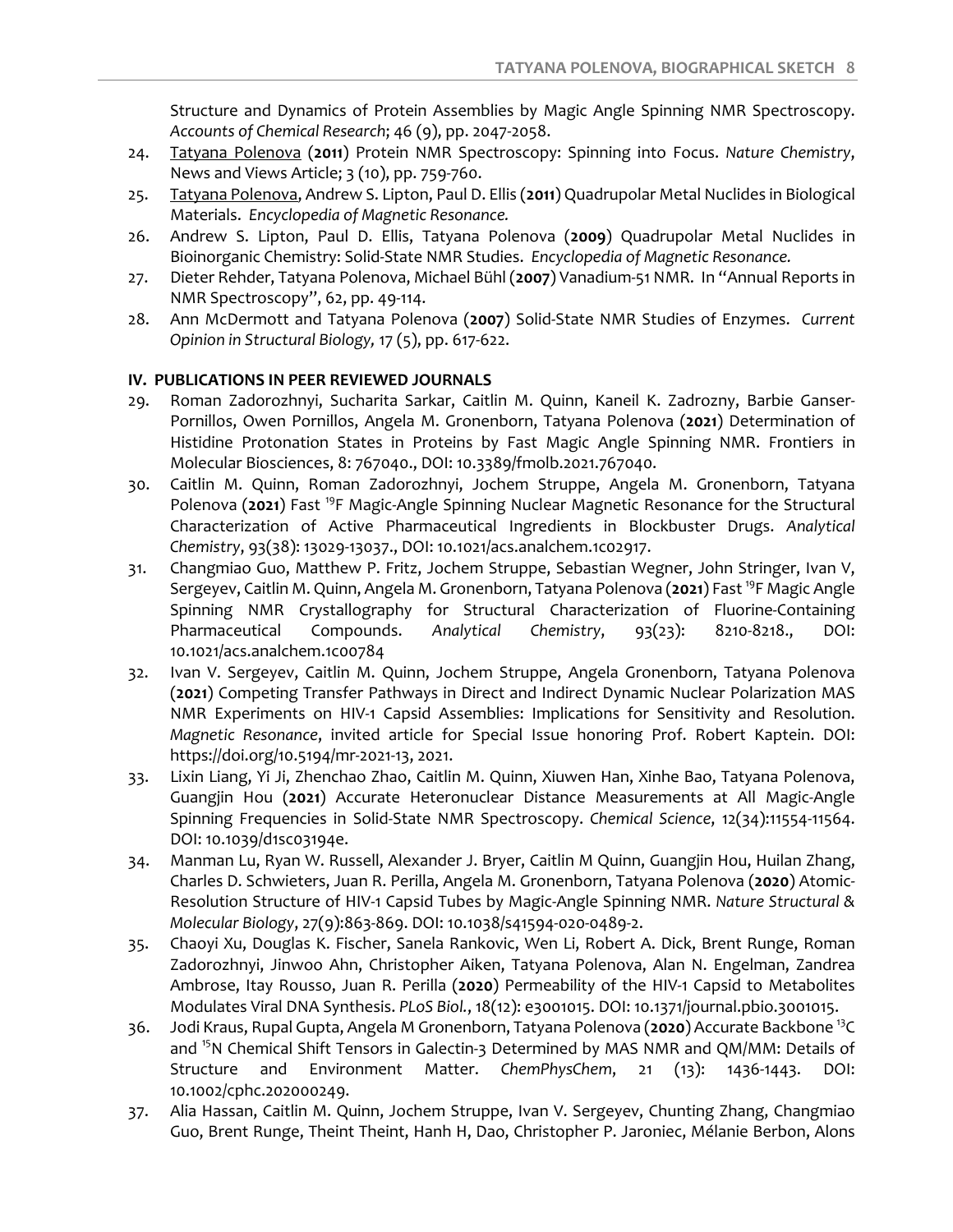Lends, Birgit Habenstein, Antoine Loquet, Rainer Kuemmerle, Barbara Perrone, Angela M. Gronenborn, Tatyana Polenova (**2020, cover article**) Sensitivity Boosts by the CPMAS CryoProbe for Challenging Biological Assemblies. *Journal of Magnetic Resonance.* Feb; 311:106680. DOI: 10.1016/j.jmr.2019.106680, Epub 2019 Dec 23

- 38. Jochem Struppe, Caitlin M. Quinn, Sucharita Sarkar, Angela M. Gronenborn, Tatyana Polenova (**2020**) Ultrafast <sup>1</sup> H MAS NMR Crystallography for Natural Abundance Pharmaceutical Compounds. *Molecular Pharmaceutics*, 17(2):674-682. **DOI:** 10.1021/acs.molpharmaceut.9b01157.
- 39. Yi Ji, Lixin Liang, Changmiao Guo, Xinhe Bao, Tatyana Polenova, Guangjin Hou (**2019**) Zero-Quantum Homonuclear Recoupling Symmetry Sequences in Solid-State Fast MAS NMR Spectroscopy. *Acta Physico-Chimica Sinica*. 35(X), 0001-0009, **DOI:** 10.3866/PKU.WHXB201905029.
- 40. Manman Lu, Ivan V. Sergeyev, Caitlin M. Quinn, Jochem Struppe, Melanie Rosay, Angela M. Gronenborn, Tatyana Polenova (**2019**) 19F Dynamic Nuclear Polarization at Fast Magic Angle Spinning for NMR of HIV-1 Capsid Protein Assemblies. *Journal of the American Chemical Society.* 123(24):5048-5058, **DOI:** 10.1021/jacs.8b09216.
- 41. Matthew Fritz, Jodi Kraus, Caitlin M. Quinn, Glenn P. A. Yap, Jochem Struppe, Ivan V. Sergeyev, Angela M. Gronenborn, Tatyana Polenova (**2019**) Measurement of Accurate Interfluorine Distances in Crystalline Organic Solids: A High-Spinning MAS NMR Approach. *Journal of Physical Chemistry B*, 123(50):10680-10690, **DOI:** 10.1021/acs.jpcb.9b08919.
- 42. Changmiao Guo, John C. Williams, Tatyana Polenova (**2019**) Conformational Flexibility of p150Glued(1-191) Subunit of Dynactin Assembled with Microtubules. *Biophysical Journal*. 117(5):938-949. **DOI:** 10.1016/j.bpj.2019.07.036.
- 43. Rupal Gupta, Huilan Zhang, Manman Lu, Marc Caporini, Melanie Rosay, Werner Maas, Jochem Struppe, Jinwoo Ahn, In-Ja L. Byeon, Hartmut Oschkinat, Kristaps Jaudzems, Emelie Barbet-Massin, Lyndon Emsley, Guido Pintacuda, Anne Lesage, Angela M. Gronenborn, Tatyana Polenova (**2019**) Dynamic Nuclear Polarization Magic-Angle Spinning Nuclear Magnetic Resonance Combined with Molecular Dynamics Simulations Permits Detection of Order and Disorder in Viral Assemblies. *Journal of Physical Chemistry B*, 123 (24):5048-5058. **DOI:** 10.1021/acs.jpcb.9b02293.
- 44. Manman Lu, Rieko Ishima, Tatyana Polenova, Angela M. Gronenborn (**2019**) 19F Relaxation Studies of Fluorosubstituted Tryptophams. *Journal of Biomolecular NMR*, 73(8-9):401-409, **DOI:** 10.1007/s10858-019-00268-y.
- 45. Ryan W. Russell, Matthew P. Frits, Jodi Kraus, Caitlin M. Quinn, Tatyana Polenova, Angela M. Gronenborn (**2019**) Accuracy and Precision of Protein Structures Determined by Magic Angle Spinning NMR Spectroscopy: For Some 'With a Little Help From a Friend'. *Journal of Biomolecular NMR*. Invited article for the Special Issue on Integrated Structural Biology. **DOI:** 10.1007/s10858- 019-00233-9.
- 46. Caitlin M. Quinn, Mingzhang Wang, Matthew P. Fritz, Brent Runge, Jinwoo Ahn, Chaoyi Xu, Juan R. Perilla, Angela M. Gronenborn, Tatyana Polenova (**2018**) Dynamic Regulation of HIV-1 Capsid Interaction with the Restriction Factor TRIM5α Identified by Magic-Angle Spinning NMR and Molecular Dynamics Simulations. *Proceedings of the National Academy of Sciences USA*. 115(45):11519-11524. **DOI:** 10.1073/pnas.1800796115.
- 47. Mingzhang Wang, Matthew P. Fritz, Caitlin M. Quinn, In-Ja L. Byeon, Jochem Struppe, Werner Maas, Angela M. Gronenborn, Tatyana Polenova (**2018**) Fast Magic Angle Spinning 19F NMR Spectroscopy of HIV-1 Capsid Protein Assemblies. *Angewandte Chemie International Edition*. 57(50):16375-16379. **DOI:** 10.1002/anie.201809060.
- 48. Matthew P. Fritz, Caitlin M. Quinn, Mingzhang Wang, Guangjin Hou, Xingyu Lu, Leonardus M. I. Koharudin, Jochem Struppe, David A. Case, Tatyana Polenova, Angela M. Gronenborn. (**2018**) Determination of Accurate Backbone Chemical Shift Tensors in Microcrystalline Proteins by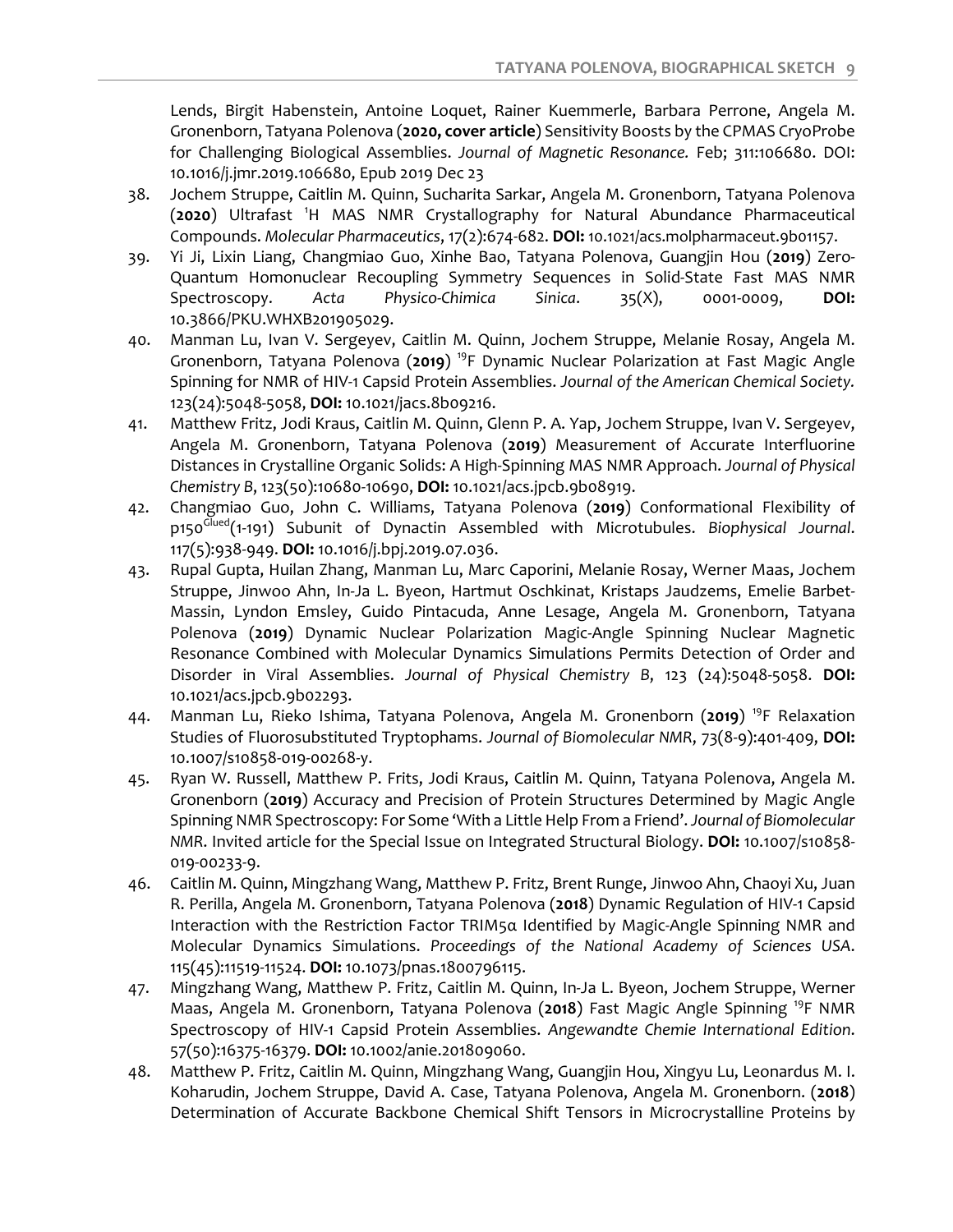Integrating MAS NMR and QM/MM. *PhysChemChemPhys.* 20(14):9543-53. Epub 2018/03/27. **DOI:** 10.1039/c8cp00647d.

- 49. Clare P. Grey, Tatyana Polenova, Shimon Vega. (**2018**) Foreword: Special Issue in Honor of Alexander J. (Lex) Vega. *Solid State Nuclear Magnetic Resonance.* 92:12-3. Epub 2018/04/14. **DOI:** 10.1016/j.ssnmr.2018.03.004.
- 50. Rupal Gupta, John Stringer, Jochem Struppe, Dieter Rehder, Tatyana Polenova. (**2018**) Direct Detection and Characterization of Bioinorganic Peroxo Moieties in a Vanadium Complex by <sup>17</sup>O Solid-State NMR and Density Functional Theory. *Solid State Nuclear Magnetic Resonance.* 91:15- 20. Epub 2018/03/07. **DOI:** 10.1016/j.ssnmr.2018.02.001.
- 51. Jodi Kraus, Rupal Gupta, Jenna Yehl, Manman Lu, David A. Case, Angela M. Gronenborn, Mikael Akke, Tatyana Polenova. (**2018**) Chemical Shifts of the Carbohydrate Binding Domain of Galectin-3 from Magic Angle Spinning NMR and Hybrid Quantum Mechanics/Molecular Mechanics Calculations. *Journal of Physical Chemistry B.* 122(11):2931-9. Epub 2018/03/03. **DOI:** 10.1021/acs.jpcb.8b00853.
- 52. Manman Lu, Sucharita Sarkar, Mingzhang Wang, Jodi Kraus, Matthew P. Fritz, Caitlin M. Quinn, Steve Bai, Sean T. Holmes, Cecil Dybowski, Glen P. A. Yap, Jochem Struppe, Ivan V. Sergeyev, Werner Maas, Angela M. Gronenborn, Tatyana Polenova. (**2018**) 19F Magic Angle Spinning NMR Spectroscopy and Density Functional Theory Calculations of Fluorosubstituted Tryptophans: Integrating Experiment and Theory for Accurate Determination of Chemical Shift Tensors. *Journal of Physical Chemistry B.* 122(23):6148-55. Epub 2018/05/15. **DOI:** 10.1021/acs.jpcb.8b00377.
- 53. Sivakumar Paramasivam, Angela M. Gronenborn, Tatyana Polenova. (**2018**) Backbone Amide 15N Chemical Shift Tensors Report on Hydrogen Bonding Interactions in Proteins: A Magic Angle Spinning NMR Study. *Solid State Nuclear Magnetic Resonance.* 92:1-6. Epub 2018/03/27. **DOI:** 10.1016/j.ssnmr.2018.03.002.
- 54. Mingzhang Wang, Caitlin M. Quinn, Juan R. Perilla, Huilan Zhang, Randall Shirra Jr., Guangjin Hou, In-Ja L. Byeon, Christopher L. Suiter, Sherimay Ablan, Emiko Urano, Theodore J. Nitz, Christopher Aiken, Eric O. Freed, Peijun Zhang, Klaus Schulten, Angela M. Gronenborn, Tatyana Polenova (**2017**) Quenching Protein Dynamics Interferes with HIV Capsid Maturation. *Nature Communications.* 8(1): 1779, **DOI:** 10.1038/s41467-017-01856-y.
- 55. Jochem Struppe, Caitlin M. Quinn, Manman Lu, Mingzhang Wang, Guangjin Hou, Jodi Kraus, Loren B. Andreas, Jan Stanek, Daniela Lalli, Anne Lesage, Guido Pintacuda, Werner Maas, Angela M. Gronenborn, Tatyana Polenova (**2017**) Expanding the Horizons for Structural Analysis of Fully Protonated Protein Assemblies by NMR Spectroscopy at MAS Frequencies Above 100 kHz. *Solid State Nuclear Magnetic Resonance Spectroscopy, Special Issue on Ultrafast Magic Angle Spinning NMR*, **DOI:** 10.1016/j.ssnmr.2017.07.001.
- 56. Jenna Yehl, Elena Kudryashova, Emil Reisler, Dmitri Kudryashov, Tatyana Polenova (**2017**) Structural Analysis of Human Cofilin 2/Filamentous Actin Assemblies: Atomic-Resolution Insights from Magic Angle Spinning NMR Spectroscopy. *Scientific Reports*, 7:44506, **DOI:** 10.1038/srep44506.
- 57. M. Makrinich, Rupal Gupta, Tatyana Polenova, Amir Goldbourt (**2017**) Saturation Capability of Short Phase Modulated Pulses Facilitates the Measurement of Longitudinal Relaxation Times of Quadrupolar Nuclei. *Solid State Nuclear Magnetic Resonance Spectroscopy,* **DOI:** 10.1016/j.ssnmr.2017.04.003.
- 58. Juan R. Perilla, Gongpu Zhao, Manman Lu, Jiying Ning, Guangjin Hou, In-Ja L. Byeon, Angela M. Gronenborn, Tatyana Polenova, Peijun Zhang (**2017**) CryoEM Structure Refinement by Integrating NMR Chemical Shifts with Molecular Dynamics Simulations. *Journal of Physical Chemistry B*, **DOI:** 10.1021/acs.jpcb.6b13105.
- 59. Changmiao Guo, Guangjin Hou, Xingyu Lu, Tatyana Polenova (**2017**) Mapping Protein-Protein Interactions by Double-REDOR-Filtered Magic Angle Spinning NMR Spectroscopy. *Journal of*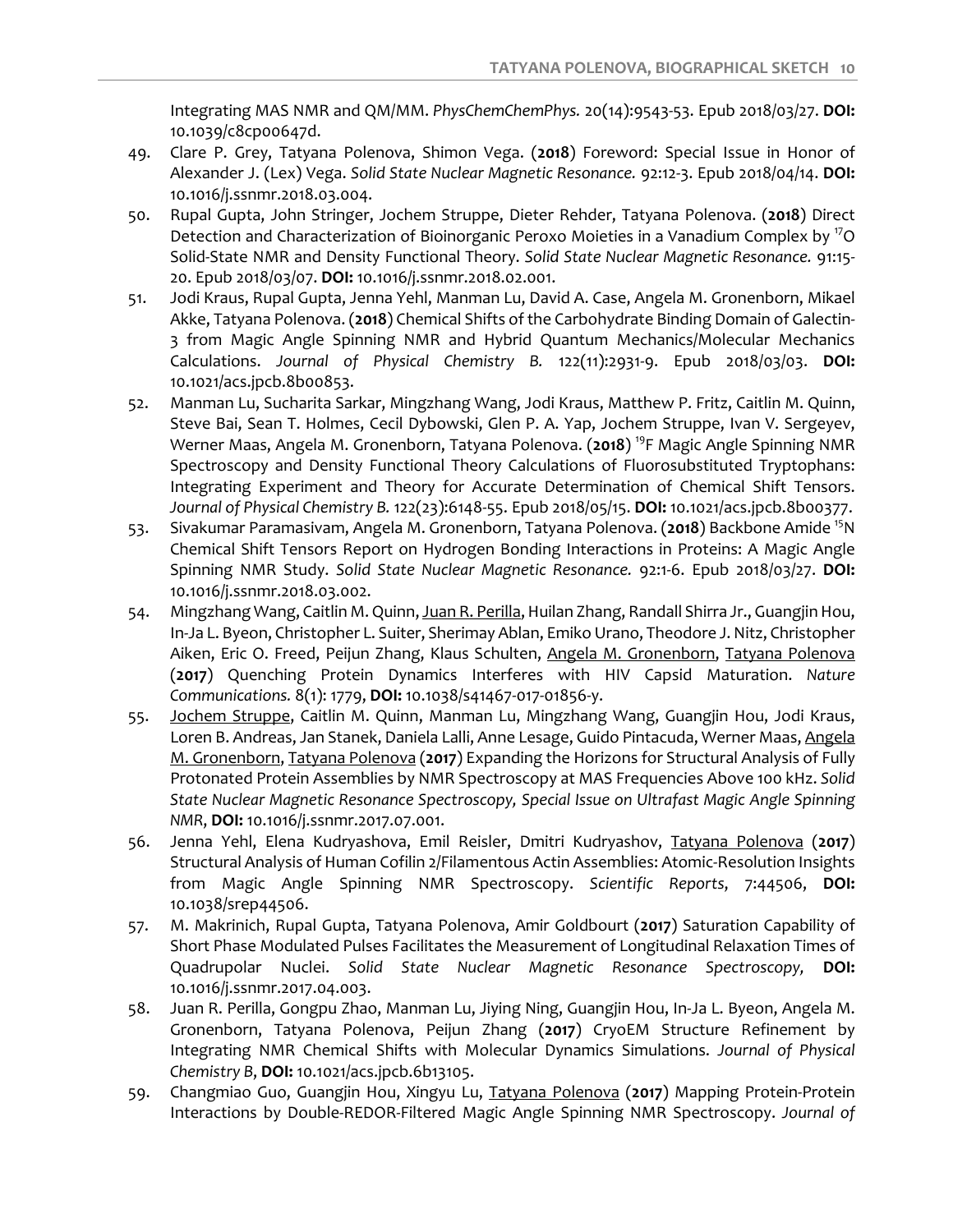*Biomolecular NMR.* **DOI:** 10.1007/s10858-016-0086-1.

- 60. Rupal Gupta, Wenlin Huang, Lynn C. Francesconi, Tatyana Polenova (**2017**) Effect of Positional Isomerism and Vanadium Substitution on <sup>51</sup>V Magic Angle Spinning Spectra of Wells-Dawson Polyoxometalate. *Solid-State Nuclear Magnetic Resonance*. pii: S0926-2040(16)30083-2. **DOI:** 10.1016/j.ssnmr.2016.12.004
- 61. Matthew Fritz, Caitlin M. Quinn, Mingzhang Wang, Guangjin Hu, Xingyu Lu, Leonadrus M. I. Koharudin, Tatyana Polenova, Angela M. Gronenborn (**2017**) Toward Closing the Gap: Quantum Mechanical Calculations and Experimentally Measured Chemical Shifts of a Microcrystalline Lectin. *Journal of Physical Chemistry C, invited article in Special Issue in memory of Klaus Schulten.* **DOI:** 10.1021/acs.jpcb.6b09479
- 62. Huilan Zhang, Guangjin Hou, Manman Lu, Jinwoo Ahn, In-Ja Byeon, Christopher Langmead, Juan Perilla, Ivan Hung, Peter Gor'kov, Zhehong Gan, William Brey, David Case, Klaus Schulten, Angela M. Gronenborn, Tatyana Polenova (**2016**) HIV-1 Capsid Function is Regulated by Dynamics: Quantitative Atomic-Resolution Insights by Integrating Magic-Angle-Spinning NMR, QM/MM, and MD, *Journal of the American Chemical Society. 138*(42), pp 14066–14075. **DOI:** 10.1021/jacs.6b08744.
- 63. Chuang Liu, Juan Perilla, Jiying Ning, Manman Lu, Guangjin Hou, Ruben Ramalho, Benjamin Himes, Gongpu Zhao, Gregory Bedwell, In-Ja Byeon, Jinwoo Ahn, Angela Gronenborn, Peter Prevelige, Itay Rousso, Christopher Aiken, Tatyana Polenova, Klaus Schulten, and Peijun Zhang (**2016**) Cyclophilin A Stabilizes HIV-1 Capsid through a Novel Non-canonical Binding Site. *Nature Communications*; 10714; **DOI:** 10.1038/ncomms10714
- 64. Rupal Gupta, Manman Lu, Guangjin Hou, Marc A. Caporini, Melanie Rosay, Werner Maas, Jochem Struppe, Christopher L. Suiter, Jinwoo Ahn, In-Ja L. Byeon, W. Trent Franks, Marcela Orwick-Rydmark, Andrea Bertarello, Hartmut Oschkinat, Anne Lesage, Guido Pintacuda, Angela M. Gronenborn, Tatyana Polenova (**2016**) Dynamic Nuclear Polarization Enhanced MAS NMR Spectroscopy for Structural Analysis of HIV-1 Protein Assemblies. *Journal of Physical Chemistry B*; 120 (2): 329-339. **DOI:** doi: 10.1021/acs.jpcb.5b12134.
- 65. Xingyu Lu, Huilan Zhang, Manman Lu, Alexander J. Vega, Guangjin Hou, Tatyana Polenova (**2016**) Improving Dipolar Recoupling for Site-Specific Structural and Dynamics Studies in Biosolids NMR: Windowed RN-Symmetry Sequences. *PhysChemChemPhys*; 18: 4035-4044. **DOI:** 10.1039/C5CP07818K
- 66. Si Yan, Changmiao Guo, Guangjin Hou, Huilan Zhang, John C. Williams, Tatyana Polenova (**2015**) Atomic-Resolution Structure of the CAP-Gly Domain of Dynactin on Polymeric Microtubules Determined by Magic Angle Spinning NMR Spectroscopy. *Proceedings of the National Academy of Sciences USA*; 112(47):14611-6. **DOI:** 10.1073/pnas.1509852112.
- 67. Manman Lu, Guangjin Hou, Huilan Zhang, Christopher L. Suiter, Jinwoo Ahn, In-Ja L. Byeon, Juan R. Perilla, Christopher Langmead, Ivan Hung, Peter L. Gor'kov, Zhehong Gan, William Brey, Christopher L. Aiken, Peijun Zhang, Klaus Schulten, Angela M. Gronenborn, Tatyana Polenova (**2015**) Dynamic Allostery Governs Cyclophilin A – HIV Capsid Interplay. *Proceedings of the National Academy of Sciences USA;* 112(47):14617-22. **DOI**: 10.1073/pnas.1516920112.
- 68. Rupal Gupta, Guangjin Hou, Rokus Renirie, Ron Wever, Tatyana Polenova (**2015**) 51V NMR Crystallography of Vanadium Chloroperoxidase and its Directed Evolution P395D/L241V/T343A Mutant: Protonation Environments of the Active Site. *Journal of the American Chemical Society.* 137(16):5618-28. **DOI**: 10.1021/jacs.5b02635.
- 69. Melissa R. Palmer, Christopher L. Suiter, Geneive E. Henry, James Rovnyak, Jeffrey C. Hoch, Tatyana Polenova, and David Rovnyak (**2015**) Sensitivity of Nonuniform Sampling NMR. *Journal of Physical Chemistry B*. 119(22):6502-15. **DOI**: 10.1021/jp5126415.
- 70. Rupal Gupta, Jenna Yehl, Mingyue Li, Tatyana Polenova (**2015**) 51V Magic Angle Spinning NMR Spectroscopy and Quantum Chemical Calculations in Vanadium(V) Bioinorganic Systems: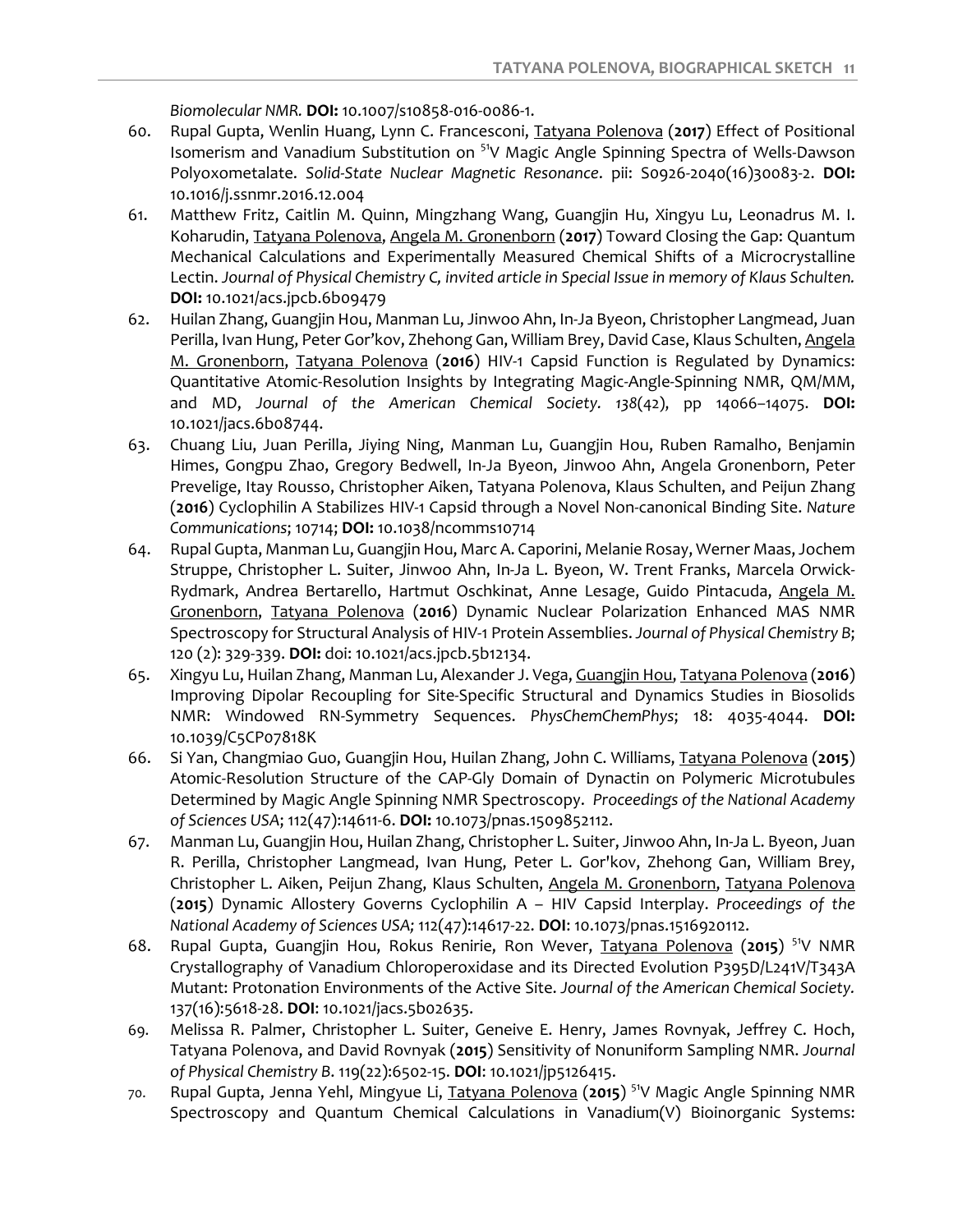Current Perspective. *Canadian Journal of Chemistry.* 93(9): 929-937. **DOI**: 10.1139/cjc-2014-0557.

- 71. Mingyue Li, Jenna Yehl, Guangjin Hou, Pabitra B. Chatterjee, Amir Goldbourt, Debbie C. Crans, Tatyana Polenova (**2015**) NMR Crystallography for Structural Characterization of Oxovanadium (V) Complexes: Deriving Coordination Geometry and Detecting Weakly Coordinated Ligands at Atomic Resolution in the Solid State. *Inorganic Chemistry.* 54(4):1363-74. **DOI:** 10.1021/ic5022388.
- 72. Frédérique Pourpoint, Jenna Yehl, Mingyue Li, Rupal Gupta, Julien Trébosc, Olivier Lafon, Jean-Paul Amoureux, Tatyana Polenova (**2015, cover article**) NMR Crystallography of an Oxovanadium(V) Complex by an Approach Combining Multinuclear Magic Angle Spinning NMR, DFT, and Spin Dynamics Simulations. *ChemPhysChem.* **DOI**: 10.1002/cphc.201500033
- 73. Si Yan, Huilan Zhang, Guangjin Hou, Shubbir Ahmed, John C. Williams, Tatyana Polenova (**2015**) Internal Dynamics of Dynactin's CAP-Gly is Regulated by Microtubules and Plus End Tracking Protein EB1. *Journal of Biological Chemistry*, 290(3), pp. 1607-1622; **DOI:** 10.1074/jbc.M114.603118.
- 74. Piotr Paluch, Tomasz Pawlak, Agata Jeziorna, Julien Trébosc, Guangjin Hou, Alexander J. Vega, Jean-Paul Amoureux, Martin Dracinsky, Tatyana Polenova, and Marek Potrzebowski **(2015)** Analysis of Local Molecular Motions of Aromatic Sidechains in Proteins by 2D and 3D Fast MAS NMR Spectroscopy and Quantum Chemical Calculations. *PhysChemChemPhys*. **DOI**: 10.1039/c5cp04475h
- 75. Rupal Gupta, Guangjin Hou, Tatyana Polenova, and Alexander J. Vega (**2015**) RF Inhomogeneity and how it Controls CPMAS. *Solid State Nuclear Magnetic Resonance*. **DOI:** 10.1016/j.ssnmr.2015.09.005
- 76. Xingyu Lu, Changmiao Guo, Guangjin Hou, Tatyana Polenova (**2015**) Combined Zero-Quantum and Spin-Diffusion Mixing for Efficient Homonuclear Correlation Spectroscopy under Fast MAS: Broadband Recoupling and Detection of Long-Range Correlations. *Journal of Biomolecular NMR*. **DOI:** 10.1007/s10858-014-9875-6.
- 77. Mingyue Li, Jenna Yehl, Guangjin Hou, Pabitra B. Chatterjee, Amir Goldbourt, Debbie C. Crans, Tatyana Polenova (**2015**) NMR crystallography for structural characterization of oxovanadium(v) complexes: deriving coordination geometry and detecting weakly coordinated ligands at atomic resolution in the solid state. *Inorganic Chemistry*. 54(4):1363-74. **DOI:** 10.1021/ic5022388.
- 78. Kristopher J. Ooms, Alexander J. Vega, Tatyana Polenova, Marco Cannella, Michele Marcolongo (2015) Double and zero quantum filtered  ${}^{2}H$  NMR analysis of D<sub>2</sub>O in intervertebral disc tissue. *Journal of Magnetic Resonance*. 258:6-11. **DOI**: 10.1016/j.jmr.2015.05.013.
- 79. Changmiao Guo, Guangjin Hou, Xingyu Lu, Bernie O'Hare, Jochem Struppe, Tatyana Polenova (**2014**) Fast Magic Angle Spinning NMR with Heteronucleus Detection for Resonance Assignments and Structural Characterization of Fully Protonated Proteins. *Journal of Biomolecular NMR.* 60 (4), 219-229.
- 80. Guangjin Hou, Xingyu Lu, Alexander J. Vega, Tatyana Polenova (**2014**) Accurate Measurement of Heteronuclear Dipolar Couplings by Phase-Alternating R-Symmetry (PARS) Sequences in Magic Angle Spinning NMR Spectroscopy. *Journal of Chemical Physics*. **141**, 104202; http://dx.doi.org/10.1063/1.4894226.
- 81. Christopher L. Suiter, Sivakumar Paramasivam, Guangjin Hou, Shangjin Sun, David Rice, Jeffrey C. Hoch, David Rovnyak, Tatyana Polenova (**2014**) Sensitivity Gains, Linearity, and Spectral Reproducibility in Nonuniformly Sampled Multidimensional MAS NMR Spectra of High Dynamic Range. *Journal of Biomolecular NMR*, 59(2), pp. 57-53. **DOI:** 10.1007/s10858-014-9824-4.
- 82. Evgeny Nimerovsky, Rupal Gupta, Jenna Yehl, Mingyue Li, Tatyana Polenova, Amir Goldbourt (**2014**) Phase-Modulated LA-REDOR: A Robust, Accurate and Efficient Solid-State NMR Technique for Distance Measurements between a Spin- ½ and a Quadrupole Spin. *Journal of Magnetic Resonance*. 244, 107-113. **DOI:** 10.1016/j.jmr.2014.03.003.
- 83. Guangjin Hou, Rupal Gupta, Tatyana Polenova, Alexander J. Vega (**2014**) A Magic-Angle Spinning NMR Method for the Site-Specific Measurement of Proton Chemical-Shift Anisotropy in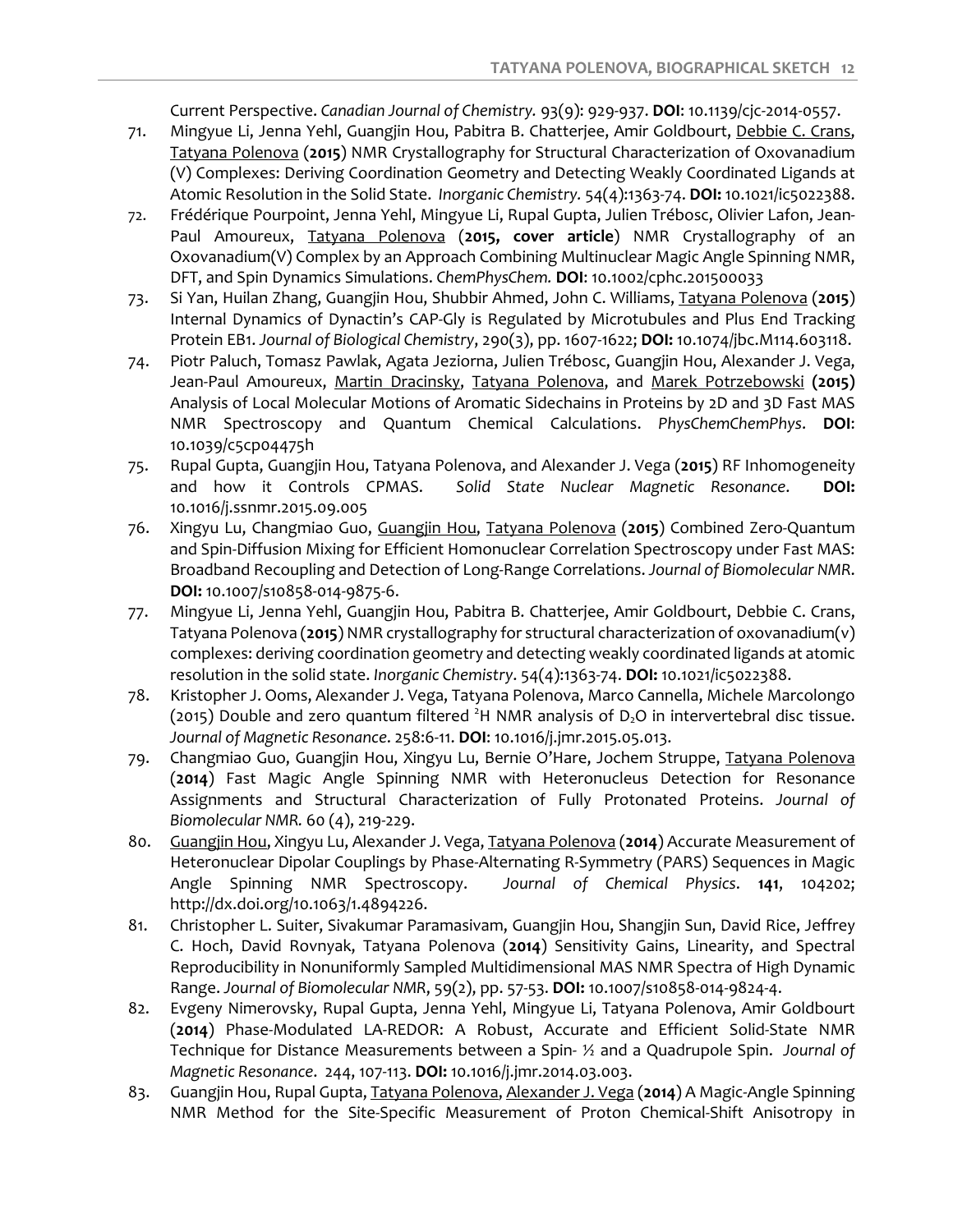Biological and Organic Solids. *Israel Journal of Chemistry (invited article in the Special Issue honoring Prof. Dr. Shimon Vega).* 54 (1-2), pp. 171-193. **DOI:** 10.1002/ijch.201300099.

- 84. Yun Han, Guangjin Hou, Christopher L. Suiter, Jinwoo Ahn, In-Ja L. Byeon, Andrew S. Lipton, Sarah Burton, Ivan Hung, Peter L. Gor'kov, Zhehong Gan, William Brey, David Rice, Angela M. Gronenborn, Tatyana Polenova (**2013, featured in JACS Spotlights**) Magic Angle Spinning NMR Reveals Sequence-Dependent Structural Plasticity, Dynamics, and the Spacer Peptide 1 Conformation in HIV-1 Capsid Protein Assemblies. *Journal of the American Chemical Society,*  145(37), pp. 17793–17803. **DOI:** 10.1021/ja406907h.
- 85. Si Yan, Charles D. Schwieters, Shubbir Ahmed, John C. Williams, Tatyana Polenova (**2013**) Three-Dimensional Structure of CAP-Gly Domain of Mammalian Dynactin Determined by Magic Angle Spinning NMR Spectroscopy: Conformational Plasticity and Interactions with End Binding Protein EB1. *Journal of Molecular Biology,* 425(22), pp. 4249-4266; DOI: 10.1016/j.jmb.2013.04.027.
- 86. Guangjin Hou, Sivakumar Paramasivam, Si Yan, Tatyana Polenova, and Alexander J. Vega (**2013**) Multidimensional MAS NMR Spectroscopy for Site-Resolved Measurement of Proton Chemical Shift Anisotropy in Biological and Organic Solids. *Journal of the American Chemical Society.* 135 (4), pp. 1358-1368; **DOI:** 10.1021/ja3084972
- 87. Amanda E. Siglin, Shangjin Sun, Jeffrey K. Moore, Sarah Tan, Martin Poenie, James D. Lear, Tatyana Polenova, John A. Cooper, John C. Williams (**2013**) Dynein and Dynactin Leverage Their Bivalent Character to Form a High-Affinity Interaction. *PLoS One*., 10.1371/journal.pone.0059453
- 88. Guangjin Hou, Si Yan, Julien Trébosc, Jean-Paul Amoureux, Tatyana Polenova (**2013, cover article**) Broadband Homonuclear Correlation Spectroscopy Driven by Combined R2n<sup>v</sup> Sequences under Fast Magic Angle Spinning for NMR Structural Analysis of Organic and Biological Solids. *Journal of Magnetic Resonance*. 232, pp. 18-30.
- 89. Olga Goncharova-Zapata, Pabitra B. Chatterjee, Guangjin Hou, Laurence L. Quinn, Mingyue Li, Jenna Yehl, Debbie C. Crans, Tatyana Polenova (**2013**) Effect of Ancillary Ligand on Electronic Structure as Probed by 51V Solid-State NMR Spectroscopy for Vanadium-*o*-Dioxolene Complexes. *CrysEngComm*, 15, pp. 8776-8773. **DOI:** 10.1039/c3ce41322e.
- 90. Shangjin Sun, Si Yan, Changmiao Guo, Mingyue Li, Jeffrey C. Hoch, John C. Williams, Tatyana Polenova (**2012**) A Timesaving Strategy for MAS NMR Spectroscopy by Combining Non-Uniform Sampling and Paramagnetic Relaxation Assisted Condensed Data Collection. *Journal of Physical Chemistry B*. 116 (46), pp. 13585-13596; **DOI:** 10.1021/jp3005794
- 91. Pabitra Chatterjee, Olga Goncharov-Zapata, Guangjin Hou, Olga Dmitrenko, Tatyana Polenova, and Debbie C. Crans (**2012**) Redox Activity in a Vanadium(V) o-Dioxolene Complex is Modulated by Protonation State as Indicated by  $5^{1}V$  Solid-State NMR and Density Functional Theory. *European Journal of Inorganic Chemistry*. 29, pp. 4644-4651; **DOI:** 10.1002/ejic.201200259.
- 92. Guangjin Hou, In-Ja Byeon, Jinwoo Ahn, Angela M. Gronenborn, Tatyana Polenova (**2012**) Recoupling of Chemical Shift Anisotropy by R-Symmetry Sequences in Magic Angle Spinning NMR Spectroscopy. *Journal of Chemical Physics*. 137, 134201.
- 93. Sivakumar Paramasivam, Christopher L. Suiter, Guangjin Hou, Shangjin Sun, Melissa Palmer, Jeffrey C. Hoch, David Rovnyak, Tatyana Polenova (**2012**) Enhanced Sensitivity by Nonuniform Sampling Enables Multidimensional MAS NMR Spectroscopy of Protein Assemblies. *Journal of Physical Chemistry B*. 116 (25), pp. 7416-7427; **DOI:** 10.1021/jp3032786.
- 94. In-Ja L. Byeon, Guangjin Hou, Yun Han, Christopher L. Suiter, Jinwoo Ahn, Jinwon Jung, Chang-Hyeock Byeon, Angela M. Gronenborn, Tatyana Polenova (**2012**) Motions on the Millisecond Timescale and Multiple Conformations of HIV-1 Capsid Protein: Implications for Structural Polymorphism of CA Assemblies. *Journal of the American Chemical Society*, 134 (14), pp. 6455- 6466.
- 95. Anand Balakrishnan, Sivakumar Paramasivam, Sumit Chakraborty, Frank Jordan, Tatyana Polenova (**2012**) Solid-State Nuclear Magnetic Resonance Studies Delineate the Role of the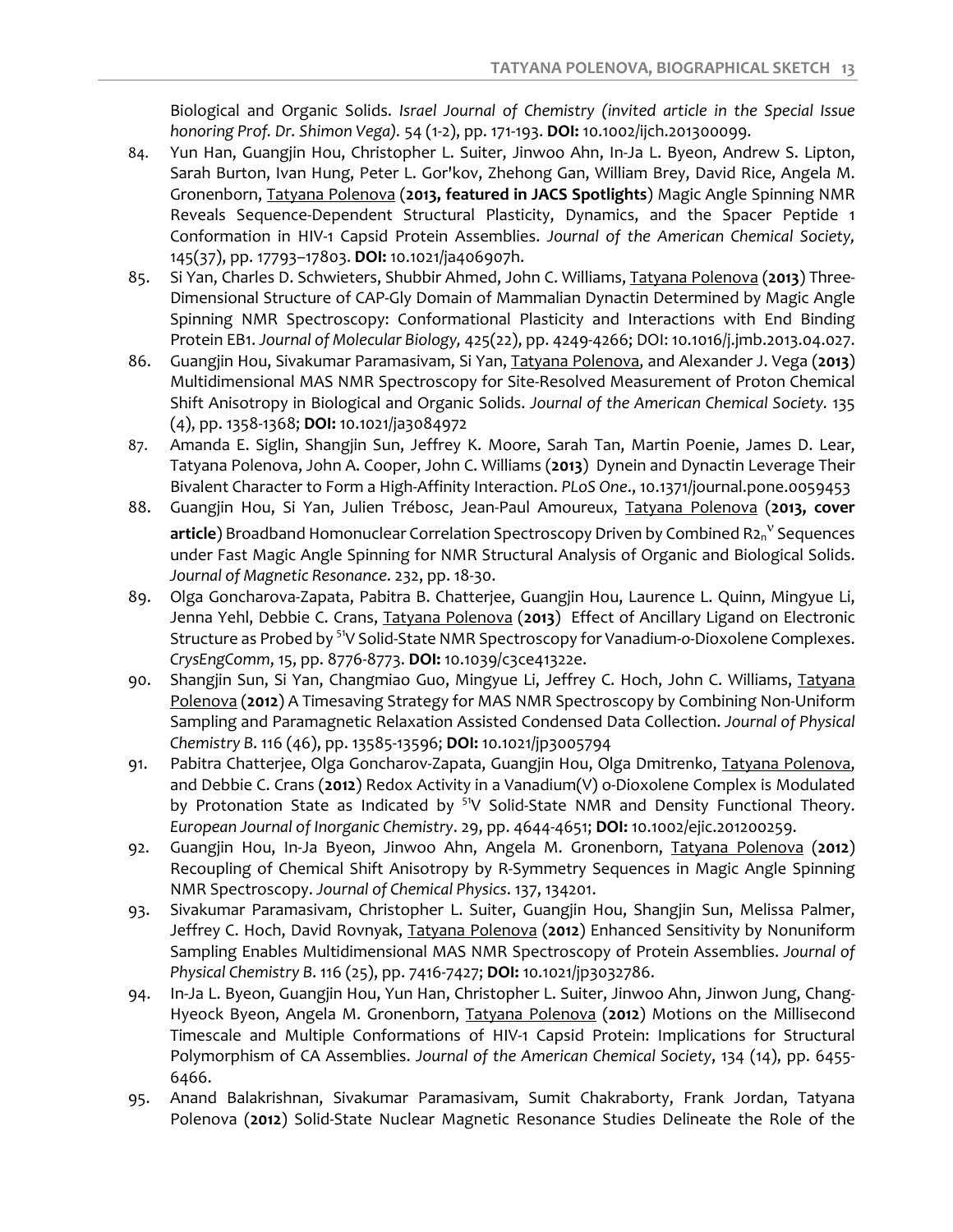Protein in Activation of Both Aromatic Rings of Thiamin. *Journal of the American Chemical Society*, 134 (2), pp. 665-672.

- 96. Guangjin Hou, In-Ja L. Byeon, Angela M. Gronenborn, Tatyana Polenova (2011) <sup>1</sup>H-<sup>13</sup>C/<sup>1</sup>H-<sup>15</sup>N Heteronuclear Dipolar Recoupling by R-Symmetry Sequences Under Fast Magic Angle Spinning for Dynamics Analysis of Biological and Organic Solids. *Journal of the American Chemical Society*, 133 (46), pp. 18646-18655.
- 97. Pabitra Chatterjee, Olga Goncharov-Zapata, Laurence L. Quinn, Guangjin Hou, Hiyam Hamaed, Robert W. Schurko, Tatyana Polenova, and Debbie C. Crans (**2011**) Electronic Properties of Non-Innocent Compounds Probed by Solid-State <sup>51</sup>V NMR Spectroscopy: o-Dioxolene Vanadium Complexes. *Inorganic Chemistry (special issue on redox-active ligands),* 50 (20), pp. 9794-9803.
- 98. Shangjin Sun, Andrew H. Butterworth, Sivakumar Paramasivam, Si Yan, Christine M. Lightcap, John C. Williams, and Tatyana Polenova (**2011**) Resonance Assignments and Secondary Structure Analysis of Dynein Light Chain 8 by Magic Angle Spinning NMR Spectroscopy. *Canadian Journal of Chemistry (special issue honoring Roderick Wasylishen),* 89 (7), pp. 909-918.
- 99. Guangjin Hou, Si Yan, Shangjin Sun, Yun Han, In-Ja L. Byeon, Jinwoo Ahn, Jason Concel, Ago Samoson, Angela M. Gronenborn, Tatyana Polenova (**2011**) Spin Diffusion Driven by R-Symmetry Sequences: Applications to Homonuclear Correlation Spectroscopy in MAS NMR of Biological and Organic Solids. *Journal of the American Chemical Society*, 133 (11), pp. 3943-3953.
- 100. Sivakumar Paramasivam, Anand Balakrishnan, Olga Dmitrenko, Amy Godert, Tadgh P. Begley, Frank Jordan, Tatyana Polenova (**2011**) Solid-State NMR and Density Functional Theory Studies of Ionization States of Thiamin. *Journal of Physical Chemistry B*, 115 (4), pp. 730-736.
- 101. Vamsi Kodali, Shawn Gannon, Sivakumar Paramasivam, Sonali Raje, Tatyana Polenova, and Colin Thorpe (**2011**) A Novel Disulfide-Rich Protein Motif from Avian Egg Shell Membranes. *PLoS One,*  6 (3): e18187. doi:10.1371/journal.pone.0018187
- 102. Yun Han, Jinwoo Ahn, Jason Concel, In-Ja L. Byeon, Angela M. Gronenborn, Jun Yang, Tatyana Polenova (**2010**) Solid-State NMR Studies of HIV-1 Capsid Protein Assemblies. *Journal of the American Chemical Society*, 132 (6), pp. 1976-1987.
- 103. Shubbir Ahmed, Shangjin Sun, Amanda E. Siglin, Tatyana Polenova, John C. Williams (**2010,**  highlighted in the Journal's home page) Disease-Associated Mutations in p150<sup>Glued</sup> CAP-Gly Domain Abrogate EB1 Binding. *Biochemistry*, 49 (25), pp. 5083-5085, DOI: 10.1021/bi100235z.
- 104. Guangjin Hou, Sivakumar Paramasivam, In-Ja L. Byeon, Angela M. Gronenborn, Tatyana Polenova (2010) Determination of Relative Tensor Orientations by y-Encoded Chemical Shift Anisotropy/Heteronuclear Dipolar Coupling 3D NMR Spectroscopy in Biological Solids. *Physical Chemistry Chemical Physics.* DOI:10.1039/C0CP00795A
- 105. Jun Yang, Maria Luisa Tasayco, Tatyana Polenova (**2009**) Dynamics of Reassembled Thioredoxin Studied by Magic Angle Spinning NMR: Snapshots from Different Timescales. *Journal of the American Chemical Society*, 131 (38), pp. 13690-13702.
- 106. Shangjin Sun, Amanda Siglin, John C. Williams, and Tatyana Polenova (**2009**) Solid-State and Solution NMR Studies of CAP-Gly Domain of Mammalian Dynactin and its Interaction with Microtubules. *Journal of the American Chemical Society*, 131 (29), pp. 10113-10126.
- 107. Kristopher J. Ooms, Tatyana Polenova, Anne-Marie Shough, Douglas J. Doren, Michael J. Nash, Raul F. Lobo (**2009**) Identification of Mixed Valence Vanadium in ETS-10 using EPR, 51V Solid-State NMR and DFT Studies. *Journal of Physical Chemistry C*, 113 (24), pp. 10477-10484.
- 108. Kristopher J. Ooms, Stephanie E. Bolte, Bharat Baruah, Debbie C. Crans, and Tatyana Polenova (**2009**) 51V Solid-State NMR and Density-Functional Theory Studies of Eight-Coordinate Non-Oxo Vanadium Complexes: Oxidized Amavadin. *Dalton Transactions,* 17, pp. 3262-3269
- 109. Jason J. Smee, Jason A. Epps, Kristopher J. Ooms, Stephanie E. Bolte, Tatyana Polenova, Bharat Baruah, Luqin Yang, Wenjun Ding, Ming Li, Gail R. Wilsky, Agnete la Cour, Oren P. Anderson, and Debbie C. Crans (**2009**) Chloro-Substituted Dipicolinate Vanadium Complexes: Synthesis,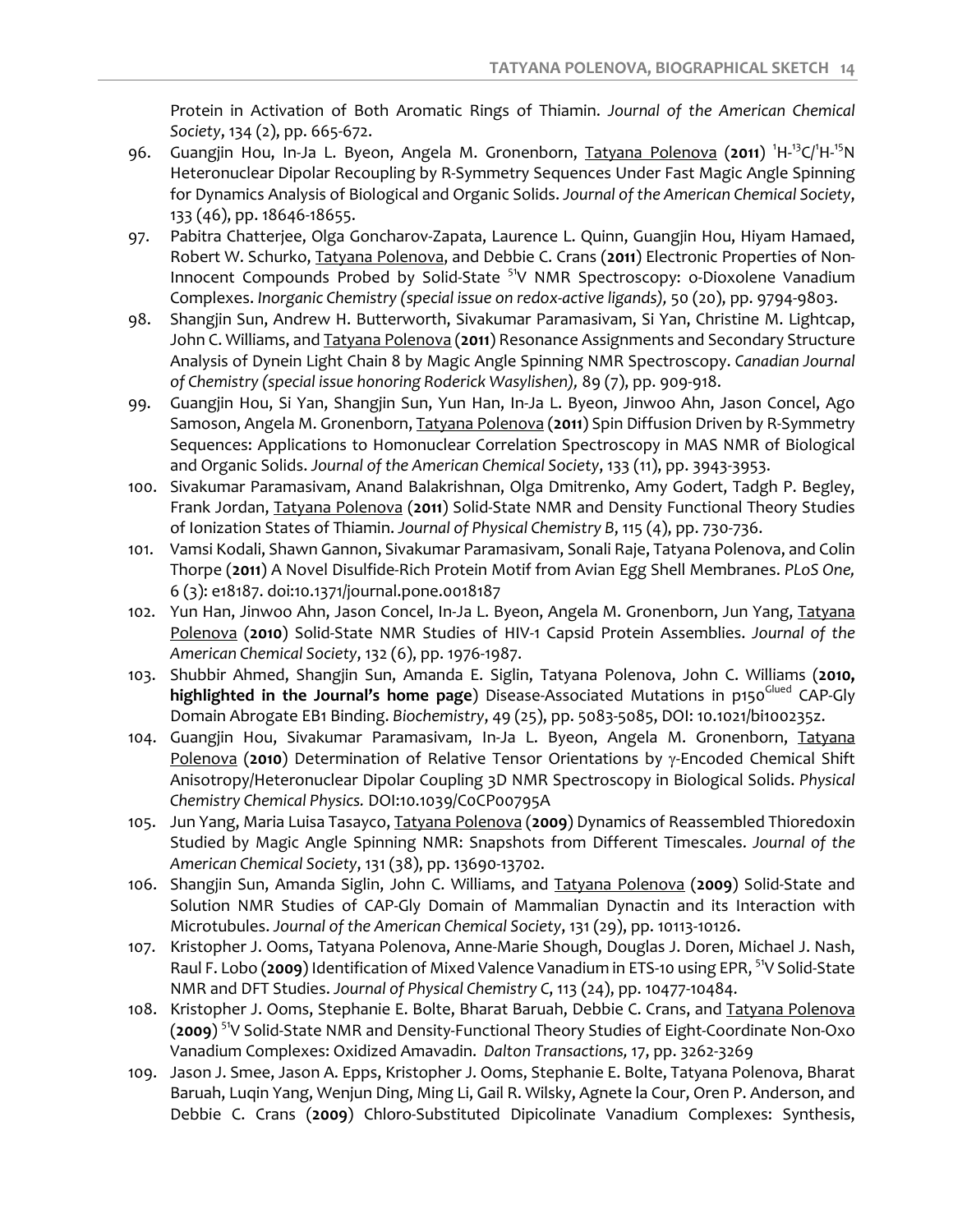Solution and Solid-State Properties. *Journal of Inorganic Biochemistry*, 103 (4), pp. 575-584.

- 110. Kristopher J. Ooms, Marco Cannella, Alexander J. Vega, Michele Marcolongo, and Tatyana Polenova (**2008, journal cover**) 23Na TQF NMR Imaging for the Study of Spinal Disc Tissue. *Journal of Magnetic Resonance*, 195 (1), pp. 112-115.
- 111. Christine M. Lightcap, James D. Lear, Shangjin Sun, Ulrich Rodeck, Tatyana Polenova, and John C. Williams (**2008**) Biochemical and Structural Characterization of the Pak1-LC8 Interaction. *Journal of Biological Chemistry*, 283, pp. 27314-27324.
- 112. Jun Yang, Maria-Luisa Tasayco, Tatyana Polenova (**2008**) Magic Angle Spinning NMR Experiments for Structural Studies of Differentially Enriched Protein Interfaces and Protein Assemblies. *Journal of the American Chemical Society*, 130 (17), pp. 5798-5807.
- 113. Stephanie E. Bolte, Kristopher J. Ooms, Bharat Baruah, Jason J. Smee, Debbie C. Crans, and Tatyana Polenova (**2008**) 51V Solid State NMR and Density Functional Theory Studies of Vanadium Environments in V(V)O<sub>2</sub> Dipicolinic Acid Complexes, *Journal of Chemical Physics*, 128 (5), 052317 1-11.
- 114. Kristopher J. Ooms, Marco Cannella, Alexander J. Vega, Michele Marcolongo, and Tatyana Polenova (2008) The application of <sup>23</sup>Na DQF NMR spectroscopy for the study of spinal disc degeneration. *Magnetic Resonance in Medicine*, 60 (2), pp. 246-252.
- 115. Wenlin Huang, Mark Schopfer, Cheng Zhang, Robertha C. Howell, Becky A. Gee, Lynn C. Francesconi, and Tatyana Polenova (**2008**) 31P Magic Angle Spinning NMR Spectroscopy of Paramagnetic Rare Earth-Substituted Keggin and Wells-Dawson Solids. *Journal of the American Chemical Society*, 130 (2), pp. 481-490.
- 116. Kristopher J. Ooms, Stephanie E. Bolte, Jason J. Smee, Bharat Baruah, Debbie C. Crans, Tatyana Polenova (**2007**) Investigating the Vanadium Environments in Hydroxylamido V(V) Dipicolinate Complexes Using 51V NMR Spectroscopy and Density Functional Theory. *Inorganic Chemistry,* 46 (22), pp. 9285-9293.
- 117. Wenlin Huang, Alexander J. Vega, Terry Gullion, and Tatyana Polenova (**2007**) Internuclear 31P- <sup>51</sup>V Distance Measurements in Polyoxoanionic Solids Using REAPDOR NMR Spectroscopy. *Journal of the American Chemical Society,* 129 (43), pp. 13027-13034.
- 118. Jun Yang, Sivakumar Paramasivam, Dabeiba Marulanda, Marcela Cataldi, Maria Luisa Tasayco, and Tatyana Polenova (**2007**) Magic Angle Spinning NMR Spectroscopy of Thioredoxin Reassemblies. *Magnetic Resonance in Chemistry, special issue: New Techniques in Solid-State NMR,* 45 (S1), pp. S73-S83.
- 119. Lingling Chen, J. Michael Kaiser, Jinfeng Lai, Tatyana Polenova, Jun Yang, Chad M. Rienstra and Leonard J. Mueller (**2007**) J-Based Homonuclear and Heteronuclear Correlation in Solid-State Proteins. *Magnetic Resonance in Chemistry, special issue: New Techniques in Solid-State NMR,* 45 (S1), pp. S84-S92.
- 120. Lingling Chen, J. Michael Kaiser, Tatyana Polenova, Jun Yang, Chad M. Rienstra and Leonard J. Mueller (**2007**) Backbone Assignments in Solid-State Proteins using J-Based 3D Heteronuclear Correlation Spectroscopy. *Journal of the American Chemical Society* 129 (35), pp. 10650-10651.
- 121. Wenlin Huang, Lynn C. Francesconi, and Tatyana Polenova (**2007**) 31P Magic Angle Spinning NMR Spectroscopy for Probing Local Environments in Paramagnetic Europium-Substituted Wells-Dawson Polyoxotungstates. *Inorganic Chemistry* 46 (19), pp. 7861-7869.
- 122. William Perea, Marco Cannella, Jun Yang, Alexander J. Vega, Tatyana Polenova, Michele Marcolongo (2007)<sup>2</sup>H Double Quantum Filtering NMR Spectroscopy of the Nuncleus Pulposus Tissues of the Intervertebral Disc. *Magnetic Resonance in Medicine* 57 (6), pp. 990-999
- 123. Wenlin Huang, Mark Schopfer, Cheng Zhang, Robertha C. Howell, Becky A. Gee, Lynn C. Francesconi, and Tatyana Polenova (**2006**) Probing Local Environments in Paramagnetic Europium-Substituted Keggin Solids by 31P Magic Angle Spinning NMR Spectroscopy. *Journal of Physical Chemistry B* 110 (25), pp. 12340-12350.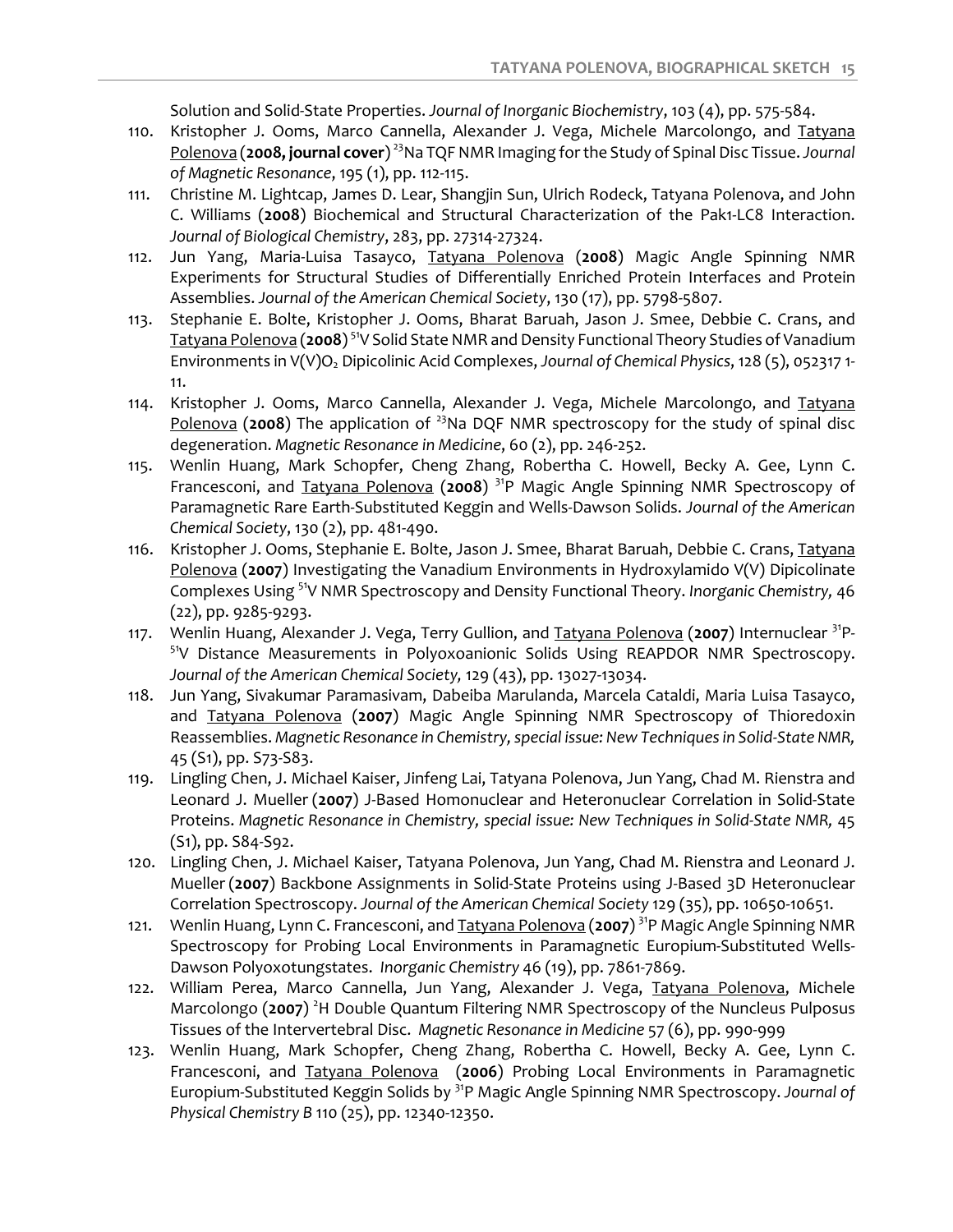- 124. Neela Pooransingh-Margolis, Rokus Renirie, Zulfiqar Hasan, Ron Wever, Alexander J. Vega, Tatyana Polenova. (**2006**) 51V Solid-State Magic Angle Spinning NMR Spectroscopy of Vanadium Chloroperoxidase. *Journal of the American Chemical Society*, 128 (15), pp. 5190-5208
- 125. Dabeiba Marulanda, Maria Luisa Tasayco, Marcela Cataldi, Vilma Arriaran, Tatyana Polenova (**2005**). Resonance Assignments and Secondary Structure Analysis of *E.coli* Thioredoxin by Magic Angle Spinning NMR Spectroscopy. *Journal of Physical Chemistry B*, 109 (38); pp. 18135- 18145
- 126. Xiaoming Zhang, Cheng Zhang, Haiquan Guo, Wenlin Huang, Tatyana Polenova, Lynn C. Francesconi, and Daniel L. Akins (**2005**). Optical Spectra of a Novel Polyoxometalate Occluded within Modified MCM-41. *Journal of Physical Chemistry B,* 109 (41); pp. 19156-19160**.**
- 127. Bao-Zhu Yu, Tatyana Polenova, Mahendra Kumar Jain, and Otto G. Berg (**2005**). Premicellar Complexes of Sphingomyelinase Mediate Enzyme Exchange for Processive Turnover. *Bochimica et Biophysica Acta- Biomembranes*, 1712 (2); pp. 137-151.
- 128. Dabeiba Marulanda, Maria Luisa Tasayco, Ann McDermott, Marcela Cataldi, Vilma Arriaran, Tatyana Polenova (**2004**). Magic Angle Spinning Solid-State NMR Spectroscopy for Structural Studies of Protein Interfaces. Resonance Assignments of Differentially Enriched *E.coli* Thioredoxin Reassembled by Fragment Complementation. *Journal of the American Chemical Society, 126* (50); pp. 16608-16620*.*
- 129. Wenlin Huang, Louis Todaro, Glenn Yap, Robert Beer, Lynn Francesconi, Tatyana Polenova (**2004**). 51V Solid-State Magic Angle Spinning Spectroscopy of Keggin Oxoanionic Solids: Effects of Local Environment on NMR Fine Structure Constants, *Journal of the American Chemical Society, 126* (37); pp. 11564-11573*.*
- 130. Neela Pooransingh, Ekaterina Pomerantseva, Martin Ebel, Sven Jantzen, Dieter Rehder, Tatyana Polenova (2003). <sup>51</sup>V Solid-State Magic Angle Spinning Spectroscopy and DFT Studies of Oxovanadium (V) Complexes Mimicking the Active Site of Vanadium Haloperoxidases, *Inorganic Chemistry,* 42, pp. 1256-1266.
- 131. Wenlin Huang, Louis Todaro, Lynn C. Francesconi, Tatyana Polenova (**2003**). 51V Magic Angle Spinning NMR Spectroscopy of Six-Coordinate Lindqvist Oxoanions: A Sensitive Probe For Electronic Environment in Vanadium Containing Polyoxometalates. I. Counterions Dictate the <sup>51</sup>V Fine Structure Constants in Polyoxometalate Solids, *Journal of the American Chemical Society,* 125, pp. 5928-5938.
- 132. Olga G. Dmitrenko, Wenlin Huang, Tatyana Polenova, Lynn C. Francesconi, James A. Wingrave, Andrew V. Teplyakov (**2003**). Effect of Cations in Infrared and Computational Analysis of Vanadium-Containing Six-Coordinate Oxotungstates, *Journal of Physical Chemistry,* 107, pp. 7747- 7752.
- 133. Ann E. McDermott, Tatyana Polenova, Anja Bockmann, Kurt W. Zilm, Rachel Martin, Eric Paulson, Gaetano T. Montelione (2000). Partial NMR Assignments for Uniformly (<sup>13</sup>C, <sup>15</sup>N)-Enriched BPTI in the Solid State, *Journal of Biomolecular NMR,* 16, pp. 209-219.
- 134. Tatyana Polenova, Ann E. McDermott (**1999**). A Coherent Mixing Mechanism Explains The Photoinduced Nuclear Polarization in Photosynthetic Reaction Centers, *Journal of Physical Chemistry B,* 103 (3), pp. 535-548.
- 135. Hyerim Lee, Tatyana Polenova, and Ann E. McDermott (**1999**). Lineshape fitting of deuterium magic angle shinning spectra of paramagnetic compounds in slow and fast limit motion regimes, *Journal of the American Chemical Society,* 121 (29), pp. 6884-6894.
- 136. Ann McDermott, Martín G. Zysmilich, Tatyana E. Polenova (**1998**). Solid-State NMR Studies of Photoinduced Polarization in Photosynthetic Reaction Centers: Mechanism and Simulations, *Solid State NMR*, 11, pp. 21-47.
- 137. Tatyana Polenova, Takashi Iwashita, Arthur G. Palmer, III and Ann E. McDermott (**1997**). Conformation of the Trypanocidal Pharmaceutical Suramin in its Free and Bound Forms: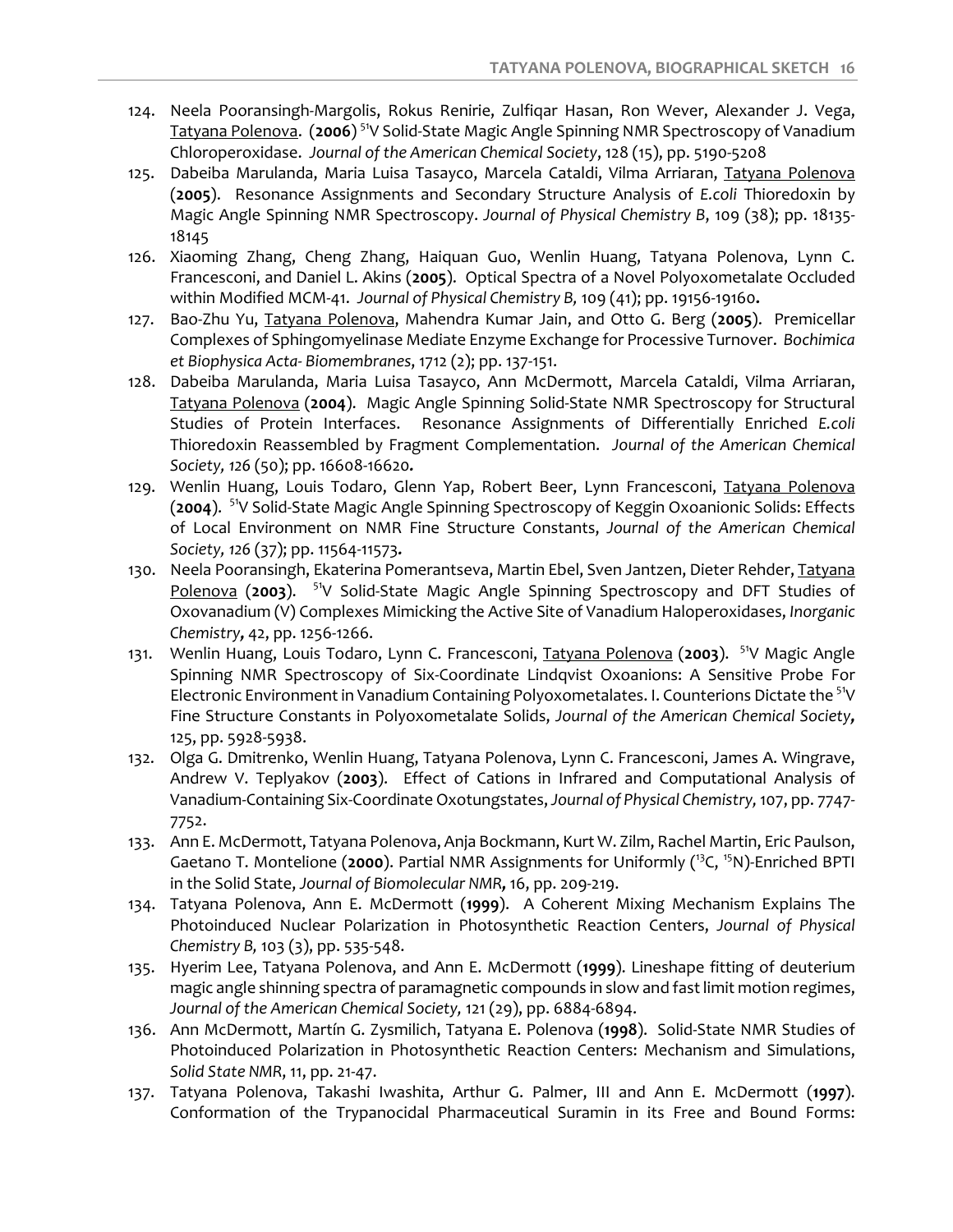Transferred Nuclear Overhauser Effect Studies, *Biochemistry*, 36 (46), pp. 14202-14217.

- 138. L. Yu. Brovko, O. A. Gandel'man, T. E. Polenova, N. N. Ugarova (**1994**). Kinetics of Bioluminescence in the Firefly Luciferin-Luciferase System, *Biochemistry* (Moscow), 59 (2), pp. 195-201.
- 139. O. A. Gandelman, L. Yu. Brovko, T. E. Polenova, N.N. Ugarova (**1993**). Non steady-state kinetics in Bioluminescent Firefly Luicferase System, In: *Bioluminescence and Chemiluminescence*. Chichester: John Wiley and Sons, pp. 79-83.
- 140. O. A. Gandelman, L. Yu. Brovko, K. C. Bowers, P. H. Cobbold, T. Ye. Polenova and N. N. Ugarova (**1993**). Kinetics of Enzymic Oxidation of Firefly Luciferin in vitro and in Cytoplasm, In: *Bioluminescence and Chemiluminescence*. Chichester: John Wiley and Sons, pp. 84-88.

#### **KEYNOTE, PLENARY, AND SPECIAL LECTURES**

- 1. 2022 Euromar, Utrecht, The Netherlands, July 2022.
- 2. "Fluorine MAS NMR and DNP of Molecules Small and Large: Spin it Fast!", symposium in honour of Professor Roderick E. Wasylishen, the Canadian Chemistry Conference and Exhibition, Calgary, Canada, June 13-17, 2022
- 3. "Fluorine MAS NMR and DNP of Molecules Small and Large: Spin it Fast!", NMRS-2022, IIT Gandhinagar, Palaj, Gandhinagar 382055, Gujarat, India, March 6-9, 2022 (virtual)
- 4. "Integrative Structural Biology of Protein Assemblies: Challenges and Opportunities for Magnetic Resonance", XII<sup>th</sup> International Conference NMR: A Tool for Biology, Institut Pasteur, Paris, France, May 2-4, 2022
- 5. "Atomic-Resolution Structural Biology of HIV-1 Assemblies", Virus-Cell Interactions: New Approaches and Technologies, The National Cancer Institute, HIV Dynamics and Replication Program, October 21, 2020.
- 6. "Structure and Dynamics of Protein Assemblies by MAS NMR", plenary lecture, Keystone Symposium "NMR in Biological Mechanisms", Hannover, Germany, June 22, 2020 (canceled because of COVID-19)
- 7. "Fluorine MAS NMR and DNP of Molecules Small and Large: Spin It Fast!", The 103<sup>rd</sup> Canadian Chemistry Conference and Exhibition, Symposium honoring Roderick Wasylishen, Winnipeg, Canada, May 24-28, 2020 (postponed because of COVID-19)
- 8. "Structure Determination by MAS NMR and Integrated Approaches: Methods and Applications to Protein Assemblies", The 6<sup>th</sup> US-Canada Winter School on Biomolecular Solid-State NMR, Stowe, VT, January 6, 2020
- 9. "I. Multidimensional Techniques for Resonance Assignments and Protein Structure Determination by MAS NMR. II. Nonuniform Sampling in MAS NMR", The 6<sup>th</sup> US-Canada Winter School on Biomolecular Solid-State NMR, Stowe, VT, January 6, 2020
- 10. "Structure and Dynamics of HIV-1 Assemblies at Atomic Resolution: An Integrated Approach", plenary lecture at the ANZMAG 2019, Pullman Bunker Bay Resort, Western Australia, November 28, 2019
- 11. "Dynamic Nuclear Polarization: Introduction", ANZMAG 2019 Educational Workshop on Biomolecular Solid-State NMR Spectroscopy, Pullman Bunker Bay Resort, Western Australia, November 25, 2019
- 12. "DNP-Enhanced MAS NMR: Applications to Biological Systems", ANZMAG 2019 Educational Workshop on Biomolecular Solid-State NMR Spectroscopy, Pullman Bunker Bay Resort, Western Australia, November 25, 2019
- 13. "Biomolecular Solid-State NMR: Introduction", ANZMAG 2019 Educational Workshop on Biomolecular Solid-State NMR Spectroscopy, Pullman Bunker Bay Resort, Western Australia, November 25, 2019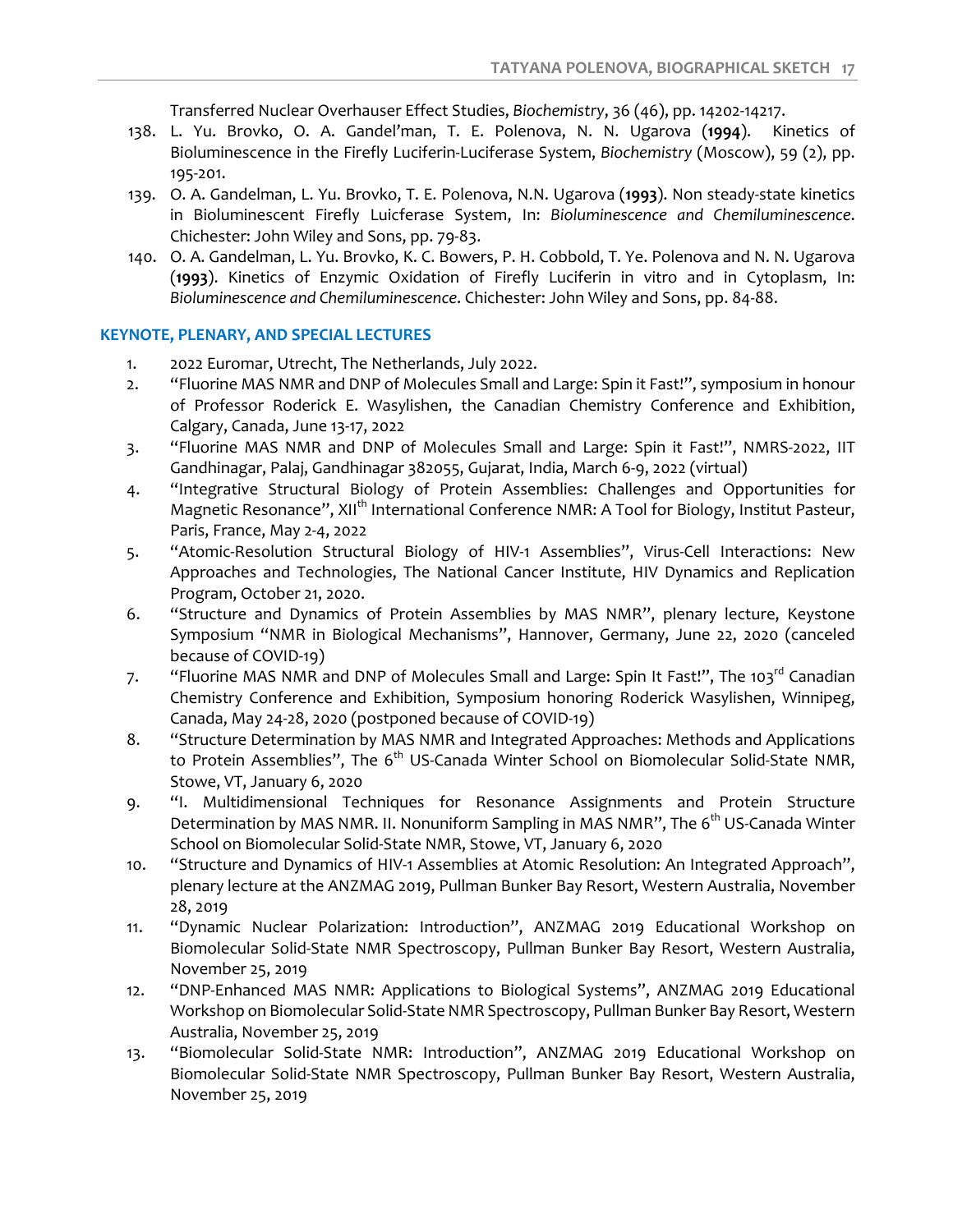- 14. "Biomolecular Solid-State NMR: Applications", ANZMAG 2019 Educational Workshop on Biomolecular Solid-State NMR Spectroscopy, Pullman Bunker Bay Resort, Western Australia, November 25, 2019
- 15. "High Speed MAS NMR of Proteins and Protein Assemblies", ISMAR Conversations on Magnetic Resonance, online educational meeting, June 4, 2019: https://tube.switch.ch/channels/fb103798
- 16. "Biological Solid-State NMR", tutorial lecture at the  $60<sup>th</sup>$  Experimental Nuclear Magnetic Resonance Conference (ENC), Asilomar Conference Grounds, CA April 10, 2019
- 17. "Pushing the Boundaries for Sensitivity and Resolution in Solid-State NMR of Biological Assemblies", Bruker Breakfast Symposium at the ENC, Monterey, CA, April 7, 2019
- 18. "Structure and Dynamics of HIV-1 Protein Assemblies: An Integrated Approach", Dalian University of Technology, Dalian, China, April 3, 2019
- 19. "Structure and Dynamics of HIV-1 Protein Assemblies: Challenges and Opportunites for Magnetic Resonance", Dalian Institute of Chemical Physics, Dalian, China, April 2, 2019
- 20. Two lectures on theory and applications of solid-state NMR, workshop on solid-state NMR, Dalian Institute of Chemical Physics, Dalian, China, April 1-2, 2019
- 21. "Peering Into Structure and Dynamics of Biological Assemblies with Atomic Resolution: An Integrated Approach", Mini-symposium on Solid State NMR, ETH Zürich, Department of Chemistry and Applied Biosciences, Zürich, Switzerland, February 18-19, 2019
- 22. "The Critical Role of Natural Sciences and Education in Sustainable Society", Sigma Xi Distinguished Lecture, West Virginia School of Osteopathic Medicine, Lewisburgh, WV, November 2, 2018
- 23. "The Critical Role of Natural Sciences and Education in Sustainable Society", Sigma Xi Distinguished Lecture, Jackson River Governor's School at Dabney S. Lancaster Community College, Clifton Forge, VA, November 2, 2018
- 24. "Understanding Structural Biology of HIV-1 Protein Assemblies by Integrating Experimental and Computational Approaches", Sigma Xi Distinguished Lecture, West Virginia School of Osteopathic Medicine, Lewisburgh, WV, November 2, 2018
- 25. "Capturing and Quantifying Functional Dynamics in Viral Assemblies Atomistic View from NMR, MD, and QM-MM", Symposium honoring Clare P. Grey for EAS Award for Outstanding Achievements in Magnetic Resonance, Eastern Analytical Symposium, Princeton, NJ, November 13, 2018
- 26. The  $62^{nd}$  Annual Meeting of the Biophysical Society, symposium on "Protein Dynamics, Folding and Allostery II: Dynamics and Function", San Francisco, CA, February 2018
- 27. 'Multidimensional NMR in Structural Biology' Course, Schorfheide (Germany), August 12-17, 2018
- 28. Career development discussion, Leibniz-Institute for Molecular Pharmacology (FMP), Berlin, Germany, May 24, 2018
- 29. The 5<sup>th</sup> US-Canada Winter School on Biomolecular Solid-State NMR, Stowe, VT, January 2018
- 30. NMRBox Workshop, Weizmann Institute of Science, Rehovot, Israel, November 27-30, 2017
- 31. XLVI National Congress on Magnetic Resonance, Fisciano (Salerno), plenary lecture, Italy, September 2017
- 32. The 10<sup>th</sup> Alpine Conference on Solid-State NMR, plenary lecture, Chamonix, France, September 2017
- 33. 2017 International Society of Magnetic Resonance (ISMAR) Conference, plenary lecture, Québec City, Canada, July 2017
- 34. Chicago Area NMR Discussion Group, keynote lecture, Milwaukee, WI, November 2016
- $35.$  The  $42<sup>nd</sup>$  Naito Conference "In the Vanguard of Structural Biology: Revolutionizing Life Sciences", Hokkaido, Japan, October 2016
- 36. The 30<sup>th</sup> Anniversary Symposium of the Protein Society, Baltimore, MD, July 16-19, 2016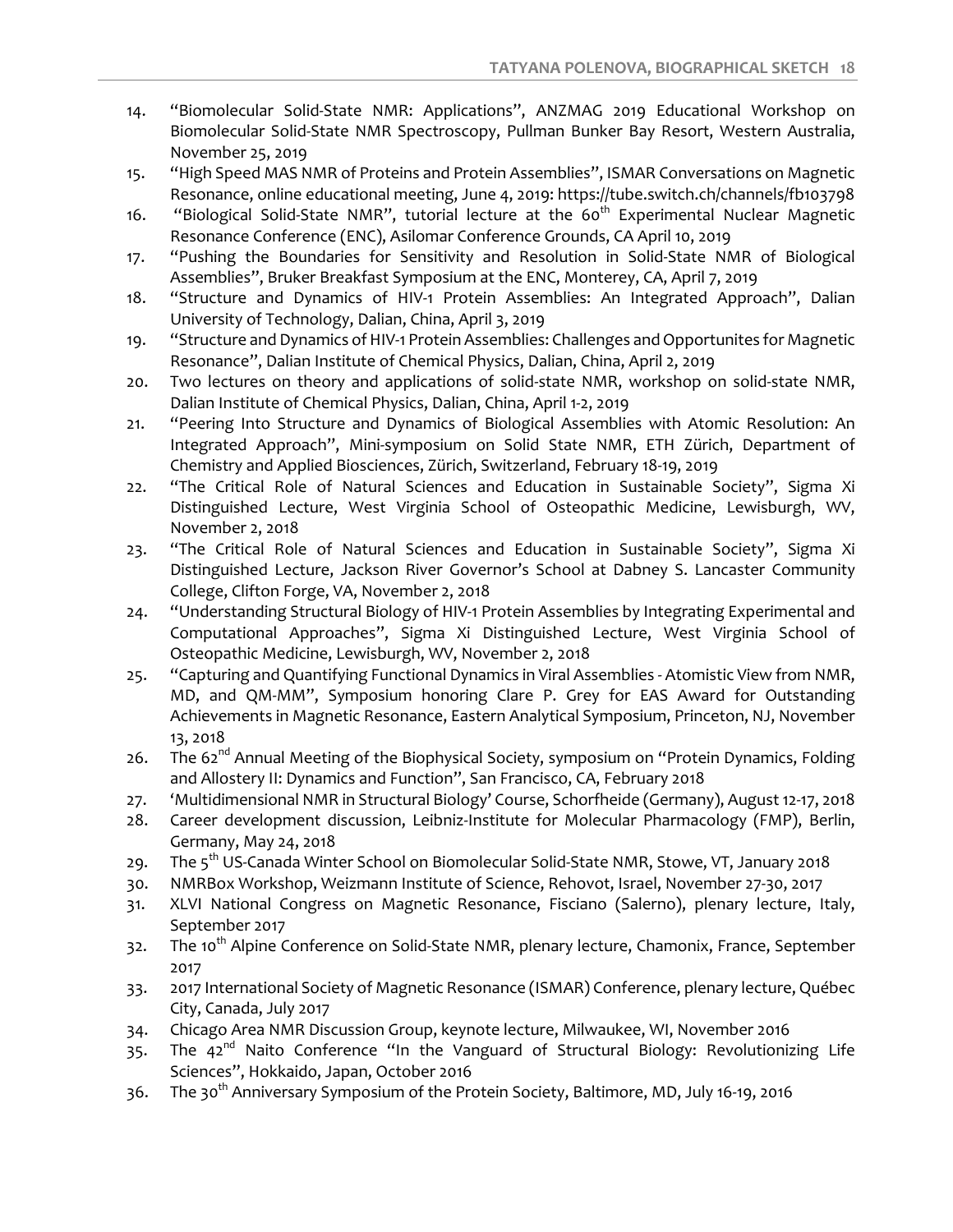- 37. NMR Meets Biology: An Interaction Week, Discussion meeting on NMR and future frontiers in structural biology issues, Kerala, India, January 2016
- 38. Lorentz Workshop "Proteins and Beyond", University of Leiden, Leiden, The Netherlands, scheduled for October 2015
- 39. The 9<sup>th</sup> Alpine Conference on Solid-State NMR, plenary lecture, Chamonix, France, September 2015
- 40. 2015 European Conference on Magnetic Resonance (EUROMAR), plenary lecture, Prague, Chech Republic, July 2015
- 41. Stanford University Distinguished Women in Science Lecture, Stanford University, Palo Alto, California, April 2015
- 42. 2014 Regitze R. Vold Memorial Prize Lecture, University of California San Diego, San Diego, California, October 2014
- 43. International Conference on Magnetic Resonance in Biological Systems (ICMRBS), plenary lecture, Dallas, Texas, August 2014
- 44. Keynote Speaker, PhD Student Retreat, Max-Delbrück-Center for Molecular Medicine (MDC) and the Leibniz-Institute for Molecular Pharmacology (FMP), Berlin, Germany, 2012
- 45. John van Geuns Lecturer, University of Amsterdam, Amsterdam, The Netherlands, 2010
- 46. Varian Lecturer, University of Ottawa, 2005

### **INVITED LECTURES**

- 47. "Fluorine MAS NMR and DNP of Molecules Small and Large: Spin it Fast!", International Symposium on Small Molecule NMR Technology, Nanjing University, Nanjing, China, October 27- 31, 2022 (virtual)
- 48. Alpine Conference on Magnetic Resonance in Solids, Chamonix-Mont-Blanc, France, September 4-8, 2022
- 49. XXIX ICMRBS, International Conference on Magnetic Resonance in Biological Systems, Boston, MA, August 21-25, 2022
- 50. 3 lectures in 2022 Summer School "Theory of NMR", Schloss Windischleuba, Germany, March 27 – April 2, 2022
- 51. Experimental Nuclear Magnetic Resonance Conference (ENC), Orlando, FL, April 24-29, 2022
- 52. "Integrated Structural Biology of HIV-1 Protein Assemblies", Brown University, November 10, 2021
- 53. "Magic Angle Spinning NMR and Integrated Structural Biology of HIV-1 Protein Assemblies", University of Washington Seattle, November 3, 2021
- 54. "Integrated Structural Biology of HIV-1 Protein Assemblies", Emerging Topics on Biomolecular Magnetic Resonance, ICMRBS virtual series, March 18, 2021.
- 55. "Integrated Structural Biology of HIV-1 Protein Assemblies: MAS NMR, DNP, MD Simulations, and Density Functional Theory", Rutgers University, Institute For Quantitative Biomedicine, September 30, 2020
- 56. "Fluorine MAS NMR and DNP of Molecules Small and Large: Spin it Fast!", Intercontinental NMR Conference on Methods and Applications (ICONS), August 26, 2020.
- 57. "DNP-Enhanced MAS NMR of Biological Assemblies", SSNMR & DNP ZOOMinars 2020, May 27, 2020
- 58. "Peering Into Structure and Dynamics of Protein Assemblies with Atomic Resolution: An Integrated Approach", XXIX ICMRBS, International Conference on Magnetic Resonance in Biological Systems, Boston, MA, August 23-28, 2020 (postponed because of COVID-19)
- 59. "Fluorine MAS NMR and DNP of Molecules Small and Large: Spin It Fast!", EUROMAR 2020, The European Congress on Magnetic Resonance, Bilbao, Spain, July 5-9, 2020 (cancelled because of COVID-19)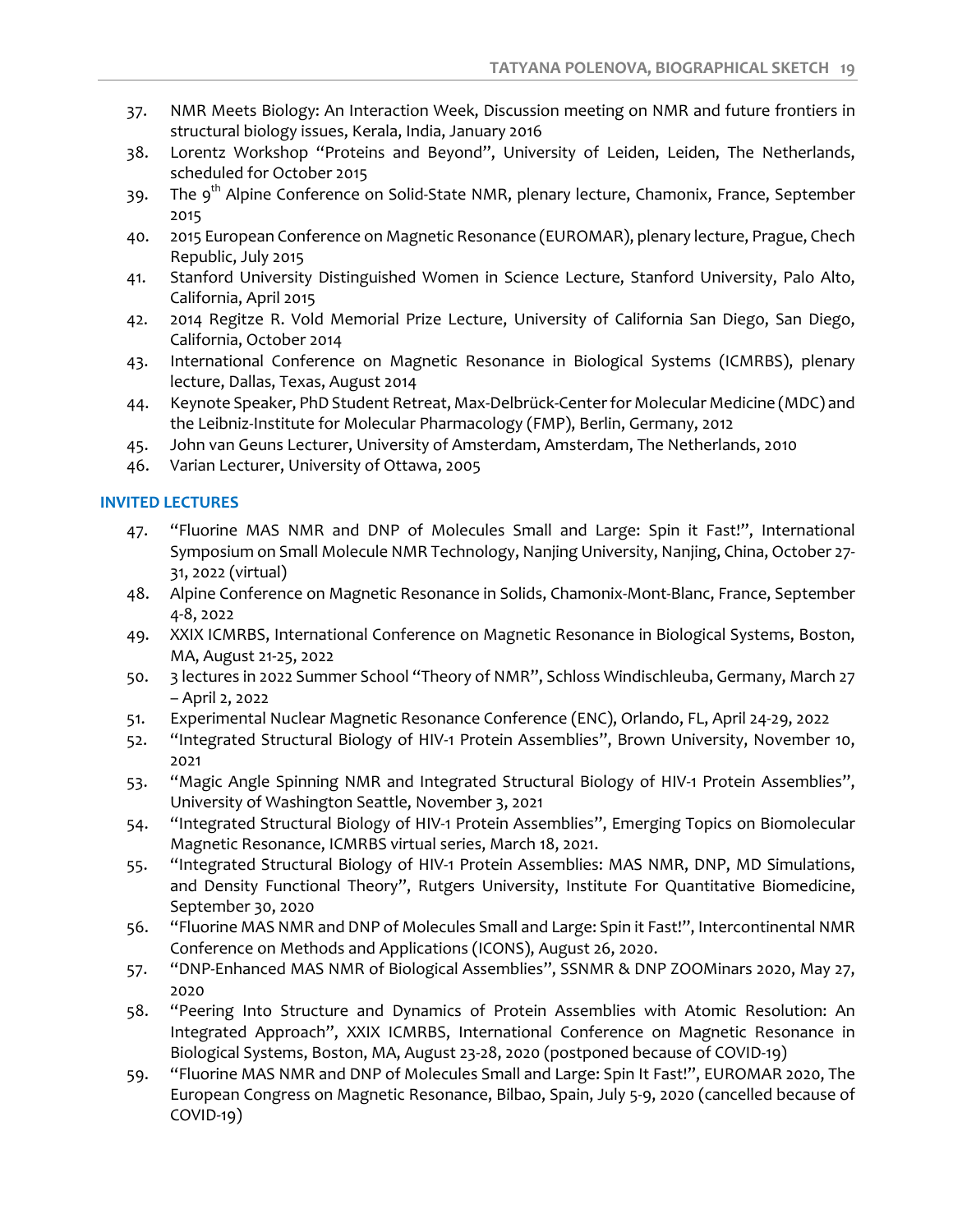- 60. "Peering Into Structure and Dynamics of Protein Assemblies with Atomic Resolution: An Integrated Approach", University of Chicago, Department of Chemistry, Chicago, IL, May 12, 2020 (cancelled because of COVID-19)
- 61. "Peering Into Structure and Dynamics of Protein Assemblies with Atomic Resolution: An Integrated Approach", University of Florida, The Center for Structural Biology, Gainesville, FL, April 20, 2020
- 62. "Peering Into Structure and Dynamics of Protein Assemblies with Atomic Resolution: An Integrated Approach", The National Cancer Institute, NIH, Frederick, MD, November 12, 2019
- 63. "Resolution in Low- and Not-So-Low- Temperature MAS NMR With and Without DNP: The Beauty is in The Eyes of the Beholder", The Telluride Science Workshop "Emerging Methodologies for Paramagnetic NMR and Dynamic Nuclear Polarization in Biological and Inorganic Materials", Telluride, CO, August 6, 2019
- 64. "Integrated Structural Biology of HIV-1 Assemblies", University of Warwick, Warwick, United Kingdom, March 28, 2019
- 65. Columbia University, Department of Chemistry and Biochemistry, New York, NY, November 29, 2018
- 66. Washington Area NMR Group (WANG), National Institutes of Health, Bethesda, MD, November 9, 2018
- 67. XXVIII International Conference on Magnetic Resonance in Biological Systems (ICMRBS), University College Dublin, Dublin, Ireland, August 2018
- 68. "Workshop on Challenges for Magnetic Resonance in Life Sciences", Grosseto, Italy, May 27 May 31, 2018
- 69. The 59<sup>th</sup> Experimental Nuclear Magnetic Resonance Conference, Orlando, FL, April 30, 2018
- 70. The 2018 Practical Applications of NMR in Industry Conference (PANIC), San Diego, CA, March 4  $-8.2018$
- 71. Leibniz-Institute for Molecular Pharmacology (FMP), Berlin, Germany, January 17, 2018
- 72. Yale University, October 31, 2017
- 73. The 14<sup>th</sup> Annual North Eastern Structure Symposium (NESS), University of Connecticut, October 28, 2017
- 74. University of Massachusetts at Amherst, May 2, 2017
- 75. The Second Conference "Advanced Isotropic Labelling Methods for Integrated Structural Biology", Grenoble, France, scheduled for March 6-9, 2017
- 76. Brandeis University, Waltham, MA, scheduled for February 2017
- 77. MIT, Cambridge, MA, February 2017
- 78. DFG Discussion Meeting "EPR and ssNMR as Tools to Resolve the Mechanism of Molecular Machines", Tegernsee, Germany, December 2016
- 79. Bristol Meyer Squibb, New Brunswick, NJ, November 2016
- 80. University of Connecticut- UConn Health, Farmington, CT, November 10, 2016
- 81. City College of New York- CUNY, New York, NY, November 9, 2016
- 82. XXVII International Conference on Magnetic Resonance in Biological Systems (ICMRBS), Kyoto, Japan, August 2016
- 83. Satellite Workshop on "Current Status and Perspective of Super-High Field NMRs Operated beyond GHz", 2016 ICMRBS, Kyoto, Japan, August 21, 2016
- 84. "Virus Structure and Assembly", FASEB Science Research Conference, Steamboat Springs, CO, July 24, 2016
- 85. Structural Biology Related to HIV/AIDS, National Institutes of Health, Bethesda, MD, June 23, 2016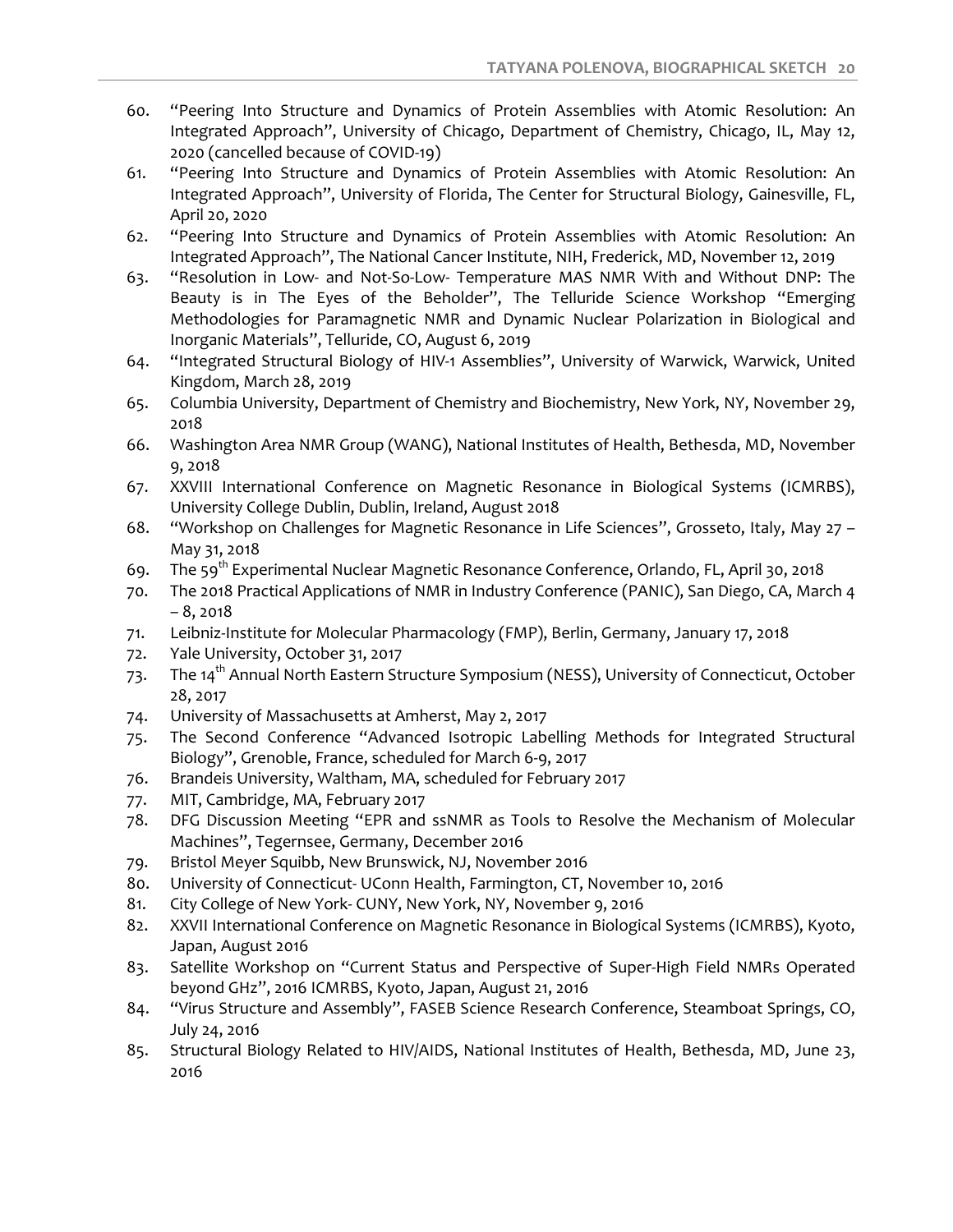- 86. Structure and Dynamics of Biomolecules by MAS NMR, pNMR Satellite Event at the 2016 Chianti Workshop "Magnetic Resonance for Cellular Structural Biology", Principina Terra, Grosseto, Italy, June 2016
- 87. Texas Tech University, Lubbock, TX, scheduled for March 2016
- 88. Drexel University, Philadelphia, PA, March 2016
- 89. The 2015 Pacifichem, Honolulu, Hawaii, December 2015
- 90. Lehigh University, Bethlehem, PA, October 2015
- 91. Wuhan Institute of Physics and Mathematics, Wuhan, China, August 2015
- 92. 2015 International Society of Magnetic Resonance (ISMAR) Conference, Shanghai, China, August 2015
- 93. Gordon Research Conference "Exploring the Frontiers of NMR, Computations and Complementary Biophysical Methods", Lucca (Barga), Italy, June 2015
- 94. Symposium "Role of NMR in Researching Disease Pathways", University of Nebraska-Lincoln, Lincon, NE, March 2015
- 95. Symposium on Biomolecular Dynamics, Structure and NMR Spectroscopy, Institut de Biologie Structurale (IBS), Grenoble, France, December 2014
- 96. Cornell University, Department of Chemistry, Ithaca, NY, October 2014
- 97. University of Delaware, Department of Biological Sciences, Newark, DE, October 2014
- 98. New Developments in Experimental and Theoretical Techniques to Study Paramagnetic Inorganic Materials, the pNMR Conference and Workshop, University of Cambridge, Cambridge, United Kingdom, September 2014
- 99. Tel Aviv University, Tel Aviv, Israel, September 2014
- 100. Weizmann Institute of Science, Rehovot, Israel, September 2014
- 101. Bar Ilan University, Ramat Gan, Israel, September 2014
- 102. Bruker Pre-ICMRBS Symposium, Dallas, TX, August 2014
- 103. EMBO Practical Course on Solution and Solid-State NMR of Paramagnetic Molecules, Sesto Fiorentino, Italy, July 2014
- 104.  $13^{th}$  Chianti/INSTRUCT Workshop, Principina Terra, Grosseto, Italy, June 2014
- 105. University of California Irvine, April 2014
- 106. University of California Riverside, April 2014
- 107. Keystone Symposium "Frontiers of Structural Biology", Snowbird, UT, March 2014
- 108. Bruker Pre-ENC Users' Meeting, Boston, MA, March 2014
- 109. Symposium in Celebration of the 60<sup>th</sup> Birthday of Professor Timothy A. Cross, Florida State University, Tallahassee, FL, December 2013
- 110. University of Maryland, College Park, MD, October 2013
- 111. Workshop on Paramagnetic NMR, Chamonix, France, September 2013
- 112. Leibniz-Institute for Molecular Pharmacology (FMP), Berlin, Germany, September 2013
- 113. EUROMAR Conference, Hersonissos, Crete, Greece, July 2013
- 114. Gordon Research Conference "Computational Aspects of Biomolecular NMR", Mr. Snow Resort, West Dover, VT (scheduled for June 2013)
- 115. The 96<sup>th</sup> Canadian Chemistry Conference, Solid-State NMR Symposium, Quebec City, Canada, May 2013
- 116. The 245<sup>th</sup> ACS Meeting, NMR/EM Symposium, New Orleans, LA, March 2013
- 117. Keystone Symposium "Frontiers of NMR in Biology", Snowbird, UT, March 2013
- 118. New York Structural Biology Center, New York, NY, December 2012
- 119. Weill Medical College, Cornell University, New York, NY, December 2012
- 120. Rutgers University, New Brunswick, NJ, November 2012
- 121. Lille University, Lille, France (Visiting Professor, September-October 2012)
- 122. Estonian Magnet Week, Tallinn, Estonia, 2012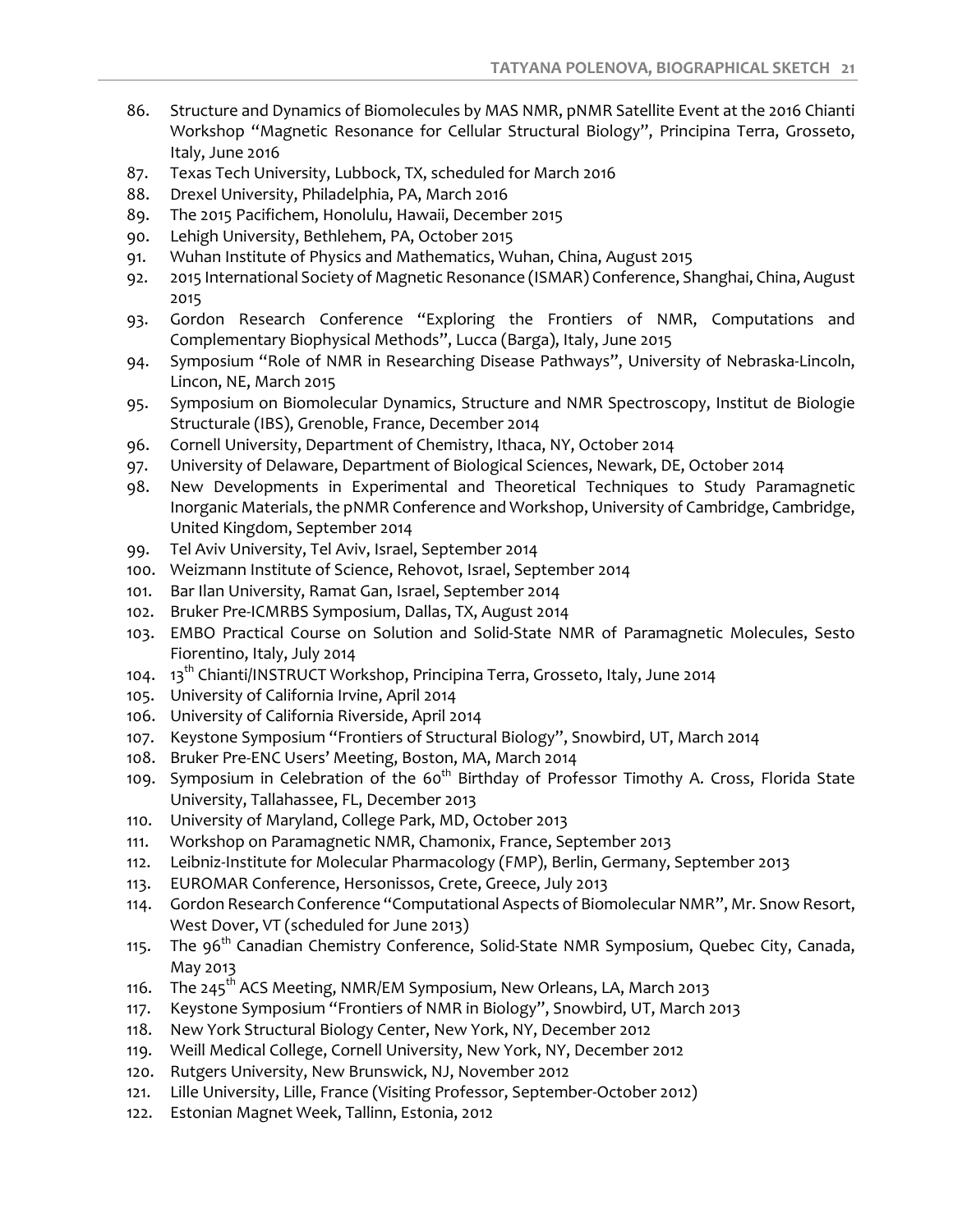- 123. 14<sup>th</sup> Central and Eastern European NMR Symposium and Bruker Users Meeting, Golden Sounds, Bulgaria, 2012
- 124. Small Molecule NMR Conference (SMASH), Providence, RI, 2012
- 125. The 54<sup>th</sup> Rocky Mountain Conference on Analytical Chemistry, Copper Mountain, CO, 2012
- 126. Bruker Symposium Pre-RMC, Copper Mountain, CO, 2012
- 127.  $12^{th}$  Chianti Workshop on BioNMR, Montecantini Terme (Pistoia), Italy, June 2012
- 128. Bruker Pre-ENC Users' Meeting, Miami, FL, April 2012
- 129. Agilent Pre-ENC Users' Meeting, Miami, FL, April 2012
- 130. Penn State University, Hershey, PA, April 2012
- 131. Iowa State University, Ames, IA, March 2012
- 132. Thomas Jefferson University, Philadelphia, PA (guest lecturer in graduate course on Macromolecular Structure), March 2012
- 133. Ohio State University, Columbus, OH, February 2012
- 134. Zing Coordination Chemistry Conference, Cancun, Mexico (scheduled for December 2011)
- 135. Lomonosov Moscow State University of Fine Chemical Technology, Moscow, Russia, December 2011
- 136. The ACS MARM, College Park, MD, May 2011
- 137. The North Jersey ACS NMR Workshop, North Brunswick, NJ, March 2011
- 138. The National Institutes of Health, Bethesda, MD, March 2011
- 139. PacifiChem 2010 SSNMR Symposium, Honolulu, Hawaii (scheduled for 2010)
- 140. The 48<sup>th</sup> Eastern Analytical Symposium, Invited EAS Award Session for Achievements in Magnetic Resonance, Honoring Cecil Dybowski, Somerset, NJ, November 2010
- 141. Southeast/Southwest Regional ACS Meeting New Orleans, LA, November 2010
- 142. University of Nottingham, Nottingham, United Kingdom, November 2010
- 143. University of Amsterdam, Amsterdam, The Netherlands, November 2010
- 144. Texas A&M University, College Station, TX, September 2010
- 145. National Cancer Institute, Frederick, MD, July 2010
- 146. 3<sup>rd</sup> International Training School on Solid-State NMR, Leiden, The Netherlands, July 2010
- 147. University of Windsor, Windsor, Canada, May 2010
- 148. Experimental Nuclear Magnetic Resonance Conference (ENC), May 2010
- 149. The  $47<sup>th</sup>$  Eastern Analytical Symposium, Invited EAS Award Session for Achievements in Magnetic Resonance, Honoring Lyndon Emsley, Somerset, NJ, November 2009
- 150. National High Magnetic Field Laboratory, Tallahassee, FL, October 2009
- 151. Michigan State University, East Lansing, MI, April 2009
- 152. Rutgers University, Newark, NJ, March 2009
- 153. Miami University of Ohio, Miami, OH, February 2009
- 154. New York University, New York, NY, October 2008
- 155. The Iberoamerican Chemistry Conference, Cusco, Peru, October 2008
- 156. Boston College, Boston, MA (2008)
- 157. XIX Annual Varian Workshop, Breckenridge, CO, 2008
- 158. Research Center for Eco-Environmental Sciences, Chinese Academy of Sciences, Beijing, P. R. China, 2008
- 159. International Workshop on Solid-State NMR, Lanzhou University, Lanzhou, P.R. China, 2008
- 160. Central Regional ACS meeting, NMR symposium, 2008
- 161. University of Michigan at Ann Arbor, 2008
- 162. North Carolina State University, 2008
- 163. Winter School on Biomolecular Solid-State NMR, Stowe, VT, 2008
- 164. Moscow State University, Moscow, Russia, 2007